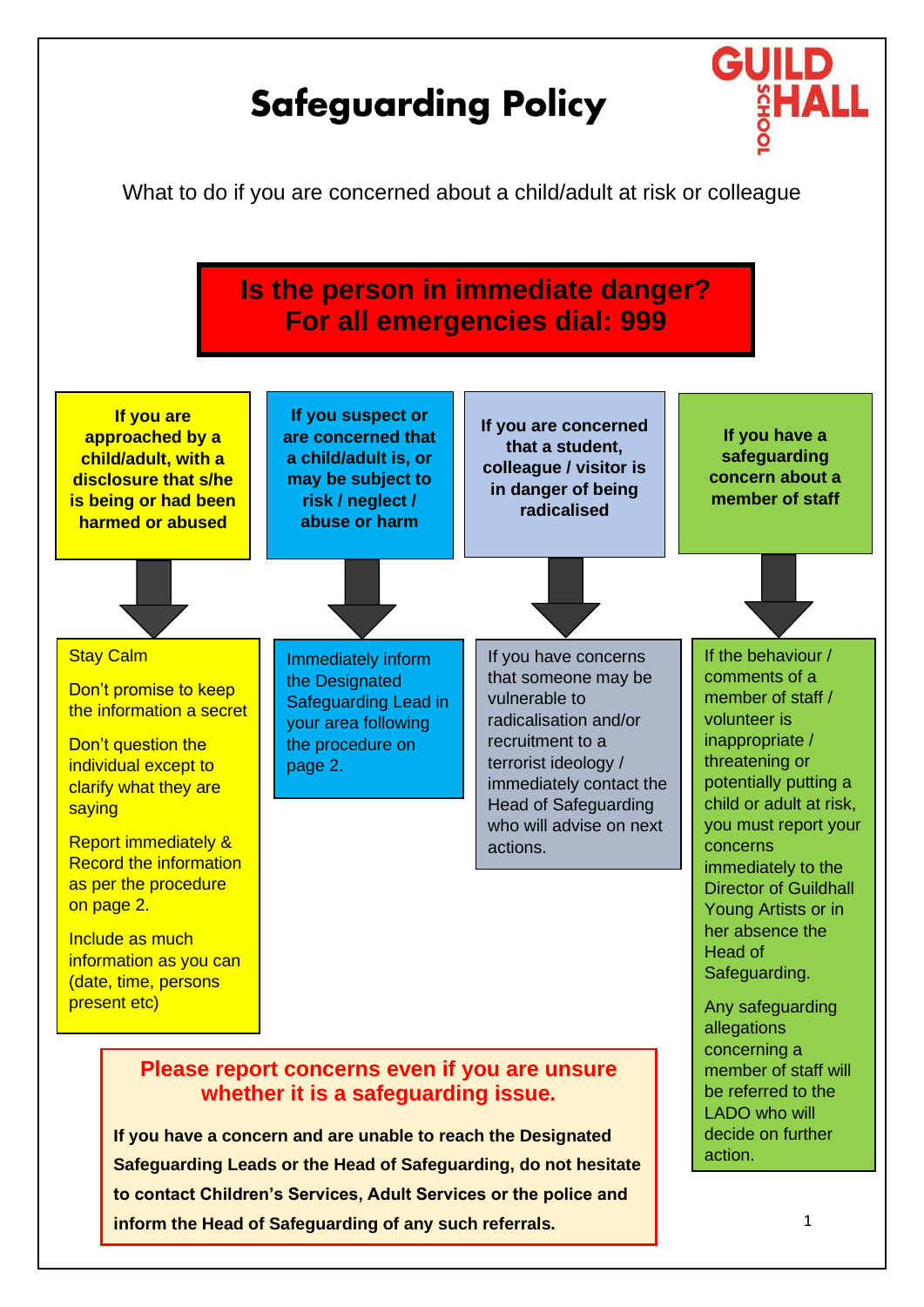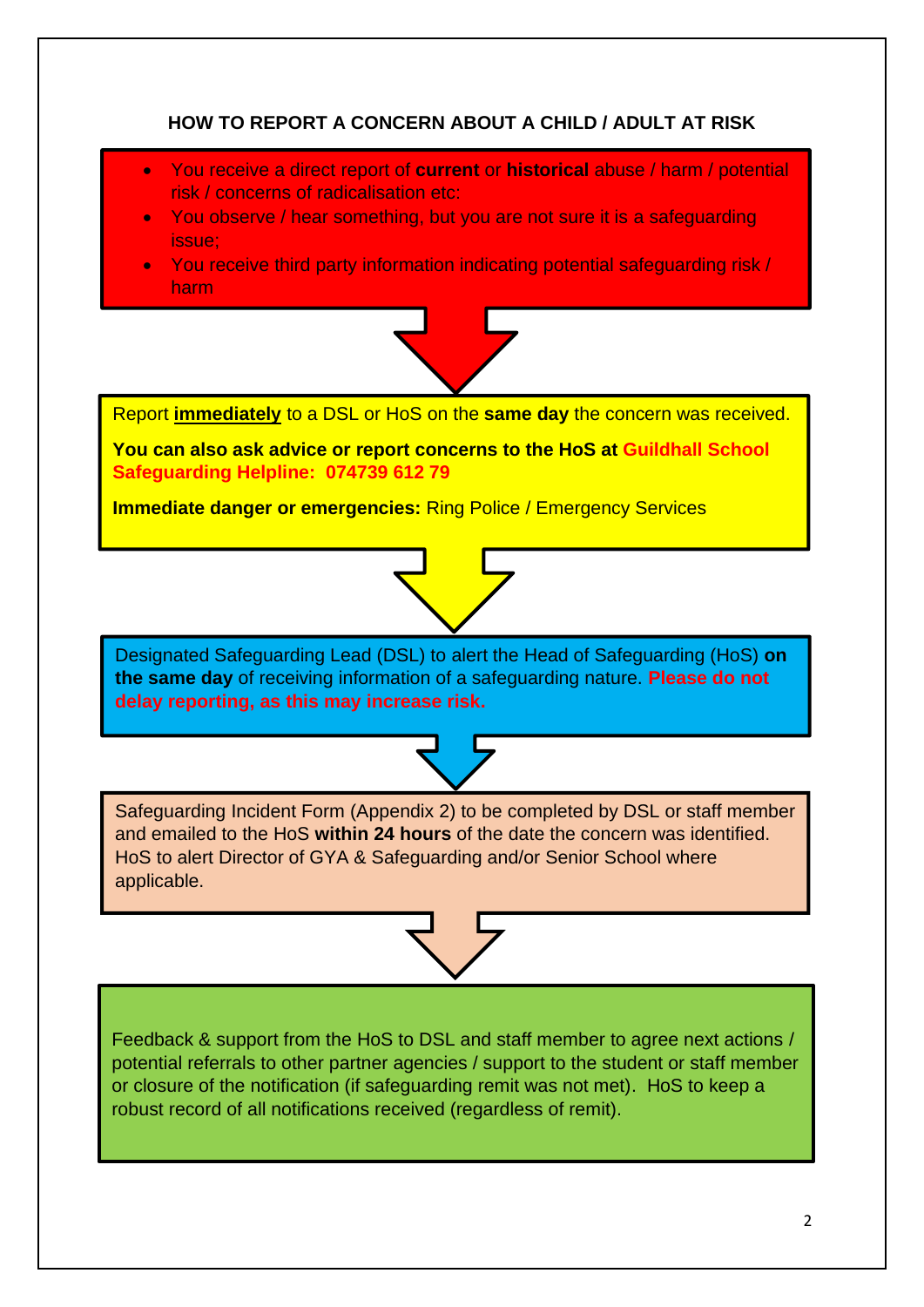# **EMERGENCY NUMBERS**

| <b>City Children's Social Care Team</b>       | 020 7332 3621                  |
|-----------------------------------------------|--------------------------------|
| <b>City Social Care Adult Services</b>        | 0207 332 1224                  |
| Out of hours Adult Social Care                | 020 8356 2579                  |
| Out of hours Children's Social Care:          |                                |
| <b>Hackney Emergency Duty Team</b>            | 020 8356 2710                  |
| <b>City Police Prevent Team</b>               | prevent@cityoflondon.police.uk |
|                                               | 0207 601 2442                  |
| <b>National Prevent Advice Line</b>           | 0800 011 3764                  |
| <b>Guildhall School Head of Safeguarding:</b> |                                |

**Hetsie van Rooyen** 

# **Safeguarding Helpline: 074 739 612 79**

**Email:** [hetsie.vanrooyen@gsmd.ac.uk](mailto:hetsie.vanrooyen@gsmd.ac.uk)

**Phone: 0207 628 2571 ext 3088** 

### **City of London Local Authority Designated Officer:**

**Name:** Pat Dixon **Email:** [pat.dixon@cityoflondon.gov.uk](mailto:pat.dixon@cityoflondon.gov.uk) **Phone:** 020 7332 1215

### **NSPCC HELPLINE: 0808 800 5000**

**NSPCC Sexual Harassment & Abuse in Education Helpline: 0800 136 663**

#### **Female Genital Mutilation Helpline**

**Email:** [fgmhelp@nspcc.org.uk.](mailto:fgmhelp@nspcc.org.uk)

**Phone:** 0800 028 3550

**Forced Marriage Unit**

**Email**: [fmu@fco.gov.uk](mailto:fmu@fco.gov.uk)

**Phone:** 020 7008 0151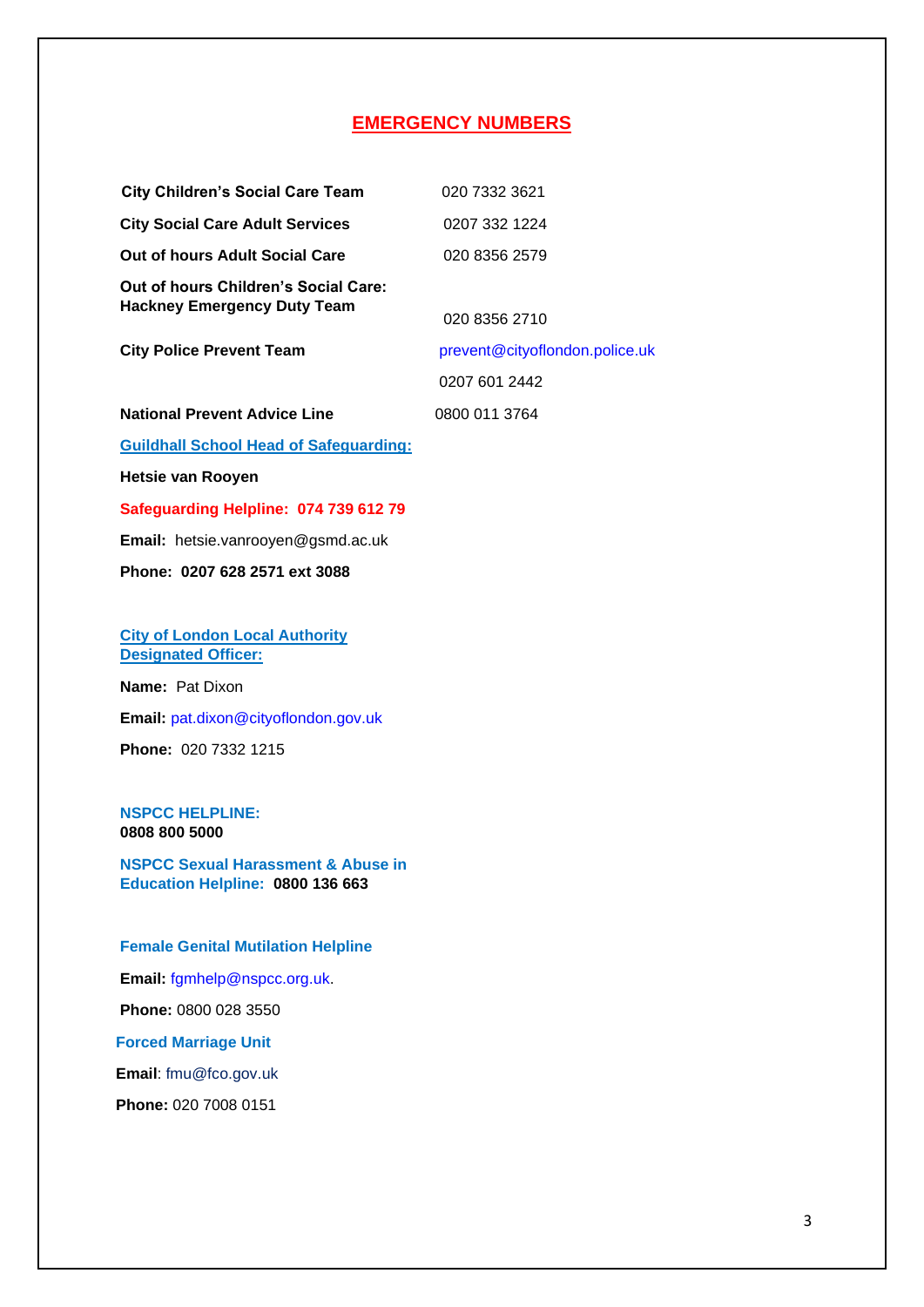# **GUILDHALL SCHOOL SAFEGUARDING & PREVENT REPORTING CHART**

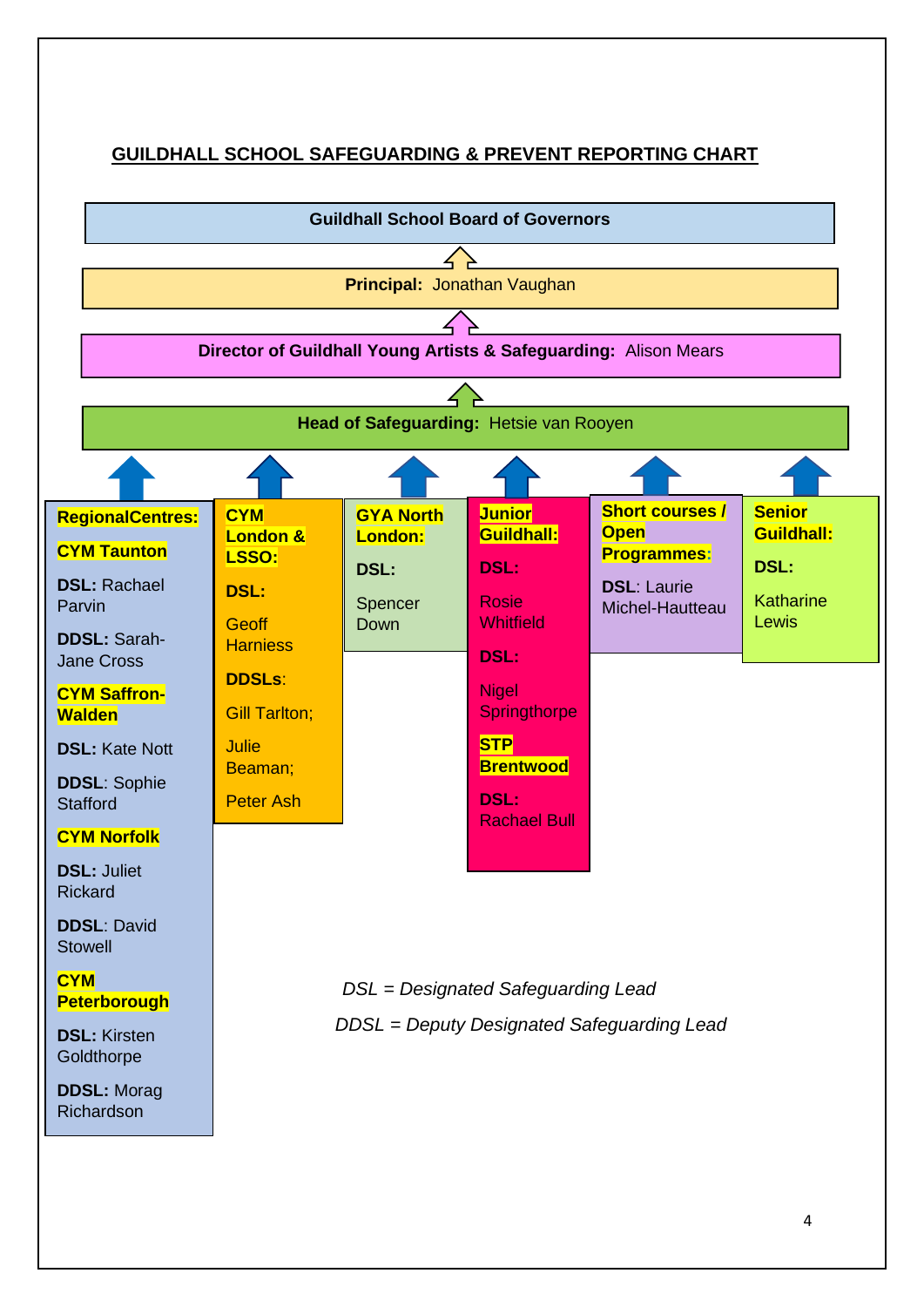# **Guildhall School of Music & Drama**

# **Safeguarding Policy, September 2021**

# **1. The purpose and scope of this policy**

This policy details Guildhall School's safeguarding ethos and actions to promote the protection of children and adults. It applies to anyone working on behalf of Guildhall School of Music & Drama including:

- Guildhall School Board of Governors,
- Senior Managers,
- Board of Trustees,
- Paid staff
- Volunteers,
- Sessional workers,
- Freelance staff,
- Agency staff,
- All students (under 18 and adults)
- Contractors.
- Support staff (such as cleaners / caterers / builders),
- Visitors to the school,
- Workshop leaders,
- Freelance artists and
- Senior School students on work placements.

Guildhall School works with children (under 18 years old) and adults as part of its activities.

# **2. Legal Framework underpinning the Guildhall School Safeguarding Policy**

This policy has been developed based on legislation, policy and guidance that seeks to protect children and adults in England. A summary of the key legislation and guidance:

- Keeping Children Safe in Education (Statutory guidance for schools and colleges) September 2021;
- Revised Prevent duty guidance: for England and Wales, April 2021
- Children Act 1989 and 2004,
- London Child Protection Procedures, 6<sup>th</sup> Edition 2020
- Safeguarding Vulnerable Groups Act 2006;
- Working Together to Safeguard Children, December 2020;
- The Care Act, 2014 (Adult Safeguarding)
- Data Protection Act 2018 & the General Data Protection Regulation (May 2018).

# **3. Other relevant policies and procedures:**

# *This policy should be read alongside Guildhall School and the City of London's organisational policies and procedures, including:*

• **Safer Recruitment policy:**  [https://corpoflondon.sharepoint.com/sites/Intranet/SitePages/Employee-Handbook.aspx.](https://corpoflondon.sharepoint.com/sites/Intranet/SitePages/Employee-Handbook.aspx)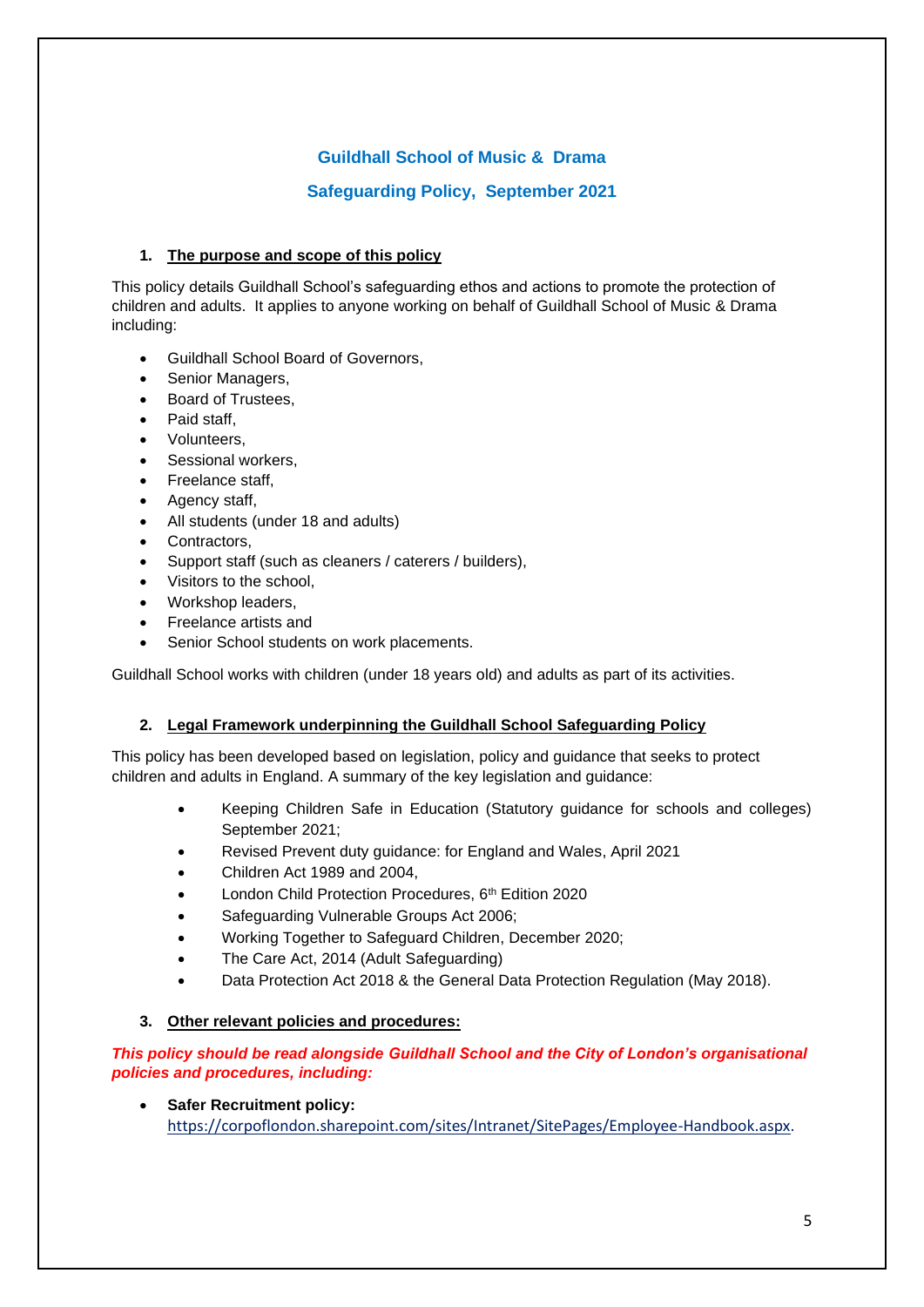# • **Whistleblowing policy:**

[Whistleblowing Policy 2021 \(cityoflondon.gov.uk\)](https://www.cityoflondon.gov.uk/assets/About-us/whistleblowing-policy-2021.pdf)

• **Code of Conduct:**

Document Preview - [Code of Professionalism and Conduct \(gsmd.ac.uk\)](https://myguildhall.gsmd.ac.uk/documents/sppreview/8ef13c49-691e-4625-a0e1-e726bdbd6f31)

• **Bullying and Harassment Policy:**

Document Preview - [Bullying and Harassment Policy Infographic \(gsmd.ac.uk\)](https://myguildhall.gsmd.ac.uk/documents/sppreview/90831d3d-bd9c-4026-ab04-959beeb30dfb)

• **Staff / Student Relationship policy:**

[Staff\\_Student\\_Relationship\\_Policy\\_-\\_final\\_version\\_Feb\\_2019.pdf \(gsmd.ac.uk\)](https://www.gsmd.ac.uk/fileadmin/user_upload/files/Policies_and_Reports/Staff_Student_Relationship_Policy_-_final_version_Feb_2019.pdf)

# • **Sexual Harassment and Sexual Misconduct:**

[Sexual violence and sexual harassment between children in schools and colleges](https://assets.publishing.service.gov.uk/government/uploads/system/uploads/attachment_data/file/719902/Sexual_violence_and_sexual_harassment_between_children_in_schools_and_colleges.pdf)  [\(publishing.service.gov.uk\)](https://assets.publishing.service.gov.uk/government/uploads/system/uploads/attachment_data/file/719902/Sexual_violence_and_sexual_harassment_between_children_in_schools_and_colleges.pdf)

[Student Policy on Harassment, Bullying and Sexual Misconduct \(gsmd.ac.uk\)](https://www.gsmd.ac.uk/fileadmin/user_upload/Registry/2020-21/Policies/Bullying_and_Harassment__Student_Policy__Sept_2019.pdf)

Sexual Harassment - Report & Support - Sexual Harassment - [Report & Support \(gsmd.ac.uk\)](https://myguildhall.gsmd.ac.uk/sites/sexual-harassment-report-support)

• **External hire of school premises:** 

[Hire of Outside Venues Policy \(gsmd.ac.uk\)](https://www.gsmd.ac.uk/fileadmin/user_upload/Registry/2020-21/Policies/Hire_of_Outside_Venues_Policy_Feb_2018.pdf)

• **Online Teaching Safeguarding Protocol for adults and under 18's**

[Covid-19\\_online\\_teaching\\_delivery\\_policy\\_and\\_practice\\_UPDATE3\\_Sept\\_2020\\_PUBLISH.pdf](https://www.gsmd.ac.uk/fileadmin/user_upload/Registry/2020-21/Policies/Covid-19_online_teaching_delivery_policy_and_practice_UPDATE3_Sept_2020_PUBLISH.pdf)  [\(gsmd.ac.uk\)](https://www.gsmd.ac.uk/fileadmin/user_upload/Registry/2020-21/Policies/Covid-19_online_teaching_delivery_policy_and_practice_UPDATE3_Sept_2020_PUBLISH.pdf)

Document Preview - GYA - [Safeguarding Protocol for Remote Teaching \(gsmd.ac.uk\)](https://myguildhall.gsmd.ac.uk/documents/sppreview/3bedeada-3520-4bba-a5ff-33dfb82bc8fa)

• **Tackling Violence against Women and Girls, July 2021:**

[Tackling violence against women and girls strategy \(publishing.service.gov.uk\)](https://assets.publishing.service.gov.uk/government/uploads/system/uploads/attachment_data/file/1005074/Tackling_Violence_Against_Women_and_Girls_Strategy_-_July_2021.pdf)

• **Care Leavers and Looked After Children Policy:**

[Care Leavers Policy \(gsmd.ac.uk\)](https://www.gsmd.ac.uk/fileadmin/user_upload/Registry/2020-21/Policies/Care_Leavers_policy_January_2018.pdf)

• **Equality, Diversity and Inclusion:**

[Equality and inclusion -](https://www.cityoflondon.gov.uk/about-us/plans-policies/equality-inclusion) City of London

Micro-aggression Portal - [Micro-aggression Portal \(gsmd.ac.uk\)](https://myguildhall.gsmd.ac.uk/sites/micro-aggression-portal)

• **Social Media guidelines & Best Practice (online abuse included):**

Document Preview - Guildhall School - [Social Media Guidelines & Best Practice \(gsmd.ac.uk\)](https://myguildhall.gsmd.ac.uk/documents/sppreview/60f62b56-0675-4fee-b5a0-21c7242a6bcc)

• **Policy for the admission of students under 18 years of age to the Senior School**

[Under 18 Admissions Policy June 2020 \(gsmd.ac.uk\)](https://www.gsmd.ac.uk/fileadmin/user_upload/Registry/2020-21/Policies/Under_18_Admissions_Policy_June_2020.pdf)

• **Online Harassment, Bullying and Abuse Guidance (Including Prevent related concerns of radicalisation and extremist views):**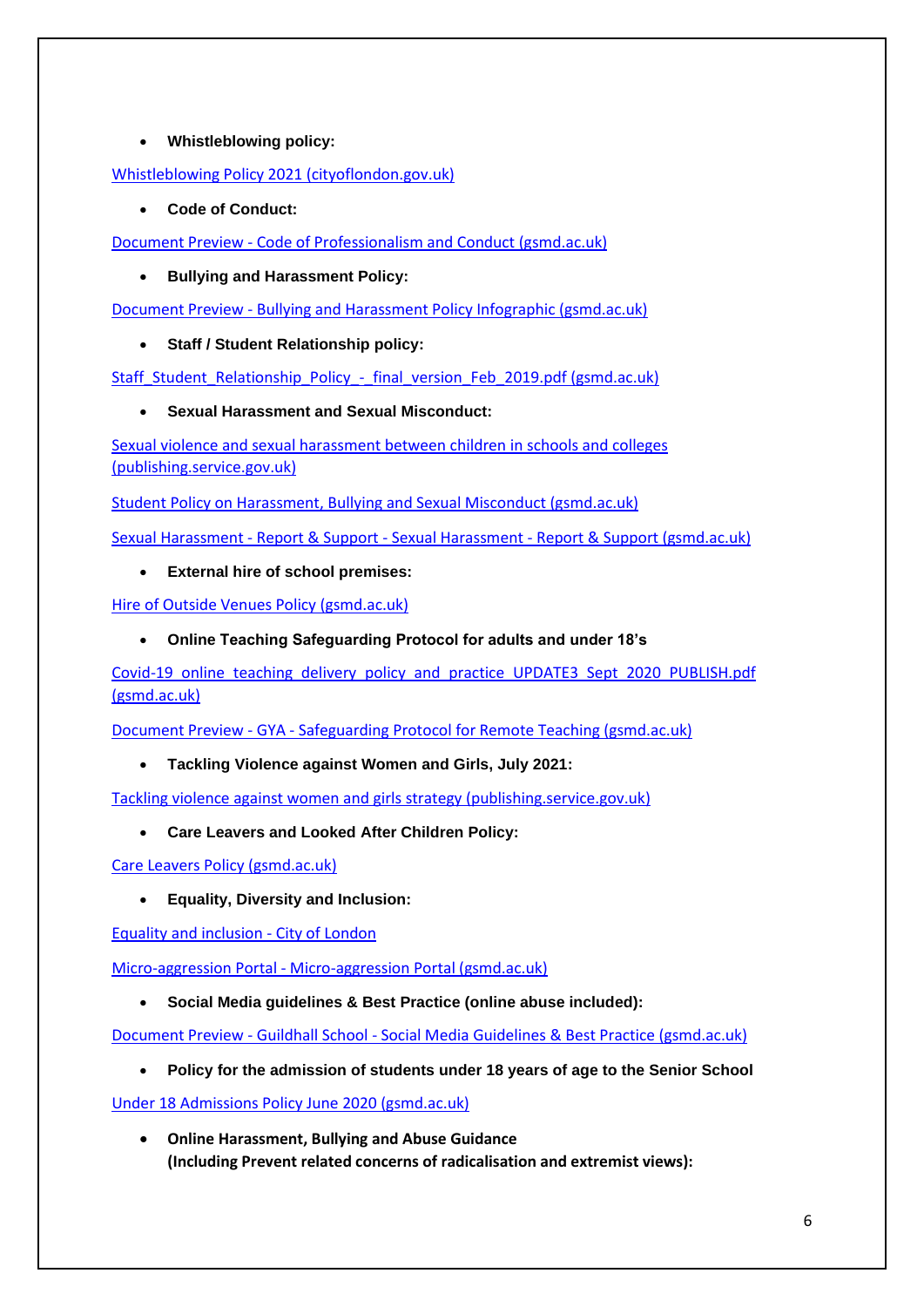# [Online\\_Bullying\\_Harassment\\_and\\_Abuse\\_Guidance\\_June\\_2021\\_Vs\\_12.pdf \(gsmd.ac.uk\)](https://www.gsmd.ac.uk/fileadmin/user_upload/Registry/2021-22/Policies/Online_Bullying_Harassment_and_Abuse_Guidance_June_2021_Vs_12.pdf)

# **4. Our commitment to safeguarding**

Guildhall School strives to ensure the safeguarding of **all** students through robust safeguarding policies, training to staff, compliance with statutory guidance and stringent quality assurance processes. We recruit staff and volunteers safely, ensuring all necessary pre-appointment checks are made.

Guildhall School is also committed to diversity, equality and creating a safe space for students and staff. We have a zero-tolerance policy for bullying, sexual harmful behaviour, racism and/or discriminating behaviour. We review processes regularly to ensure that we have effective complaints and whistleblowing measures in place. Recording and storage of information is in line with Data Protection requirements.

# **5. How to report a concern about a child / young person / adult at risk**

# *Please see Appendix 3 for Safeguarding Adult definitions and abuse categories and more details for all Under 18 safeguarding topics.*

# **5.1 Guildhall School Safeguarding Leads**

The Director of Guildhall Young Artists and Safeguarding has overall strategic responsibility for Safeguarding and Prevent for the School.

The Director of Guildhall Young Artists and Safeguarding will attend Board of Governors meetings, provide the Annual Safeguarding Report to the Board of Governors, attend the Senior Management Team meetings and be responsible for all Safeguarding Risks in the Institutional Risk Register.

The operational lead for safeguarding at Guildhall School is the Head of Safeguarding (HoS).

This role covers reporting of all safeguarding matters to the Director of Guildhall Young Artists and Safeguarding, developing and ensuring quality assurance processes for safeguarding across the school's programmes, monitoring of safeguarding training to staff and offering direct support. The Head of Safeguarding oversees all Designated Safeguarding Leads and direct interface with students, parents, staff and external agencies. This role is line managed by the Director of Guildhall Young Artists and Safeguarding.

Each department has an identified Designated Safeguarding Lead (DSL) who will be responsible for safeguarding in their area. Each DSL will brief their departments on relevant safeguarding matters including training requirements. The DSL reports any safeguarding concerns directly to the HoS.

In the absence of the HoS the Director of Guildhall Young Artists and Safeguarding will be the main safeguarding contact. Should both the HoS and Director of GYA and Safeguarding be absent the Head of Junior Music Courses will act as the main safeguarding contact.

# **5.2 Process for reporting a Safeguarding or Prevent related concern (relevant for online & offline concerns):**

Any incidents / disclosures / suspicions of safeguarding concerns should **immediately** be referred to the DSL who will alert the Head of Safeguarding **on the day the incident occurs, or the disclosure is made.** Should the concern arise outside of office hours the matter should be reported the next working day or within 24 hours of the receiving the original concern / report. If the matter occurs outside of office hours and it is an emergency, there should never be a delay to contact Emergency services such as the police or social services.

The **Guildhall School Safeguarding Helpline** can be used to access safeguarding advice or to make a report.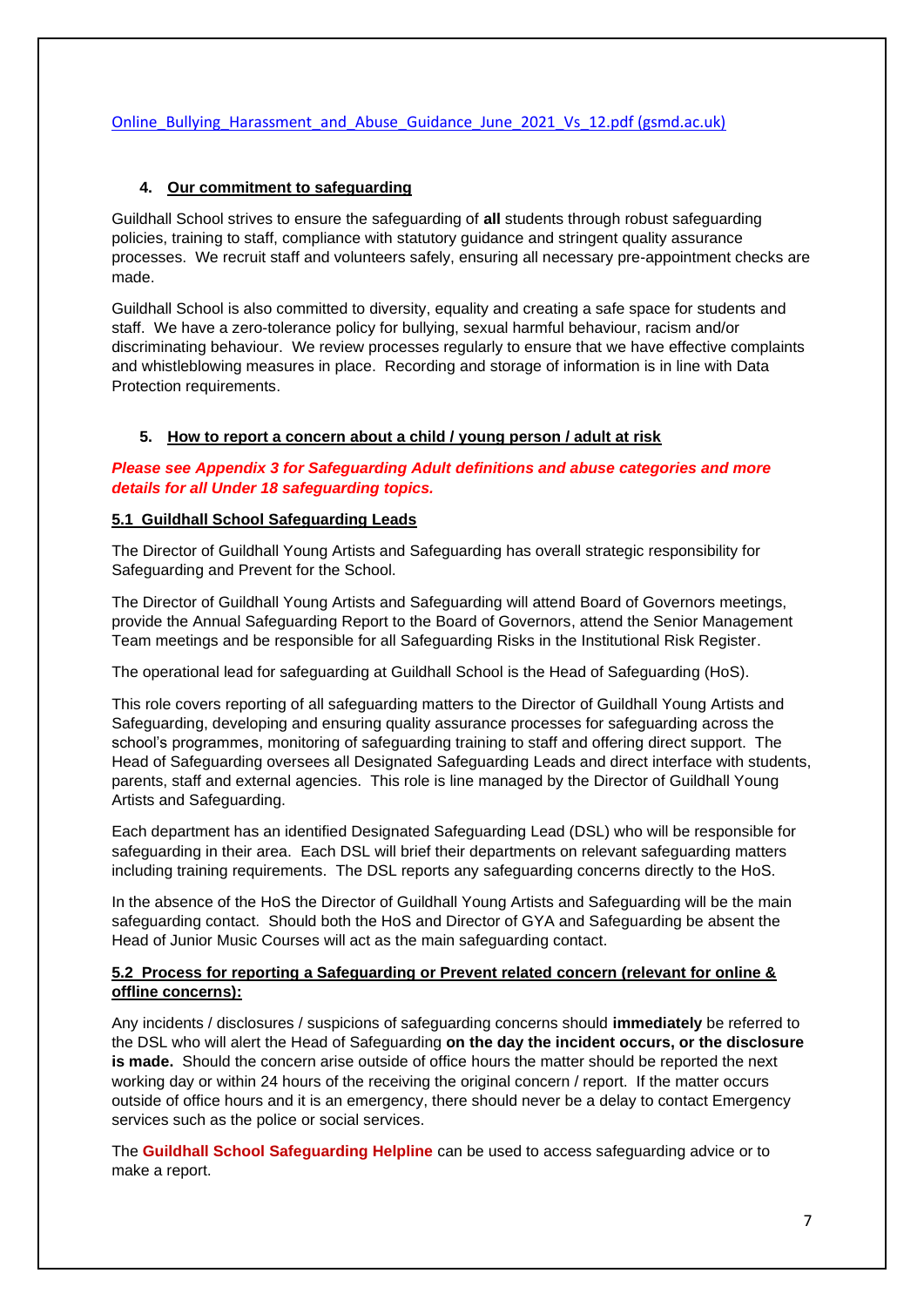The **Safeguarding Incident Form** (please see Appendix 2) needs to be completed by the DSL and sent to the Head of Safeguarding within **24 hours** of the safeguarding information being received. If there was a direct disclosure to a staff member / professional / volunteer the professional would need to complete the Safeguarding Incident Form instead of the DSL, as they received the information firsthand.

Once notified of safeguarding information the Head of Safeguarding will assess risk and ascertain next actions (for instance whether to refer to the relevant Local Authority or other support agencies). The Head of Safeguarding will inform the Director of Guildhall Young Artists and Safeguarding of all safeguarding incidents.

In all cases of safeguarding allegations against staff and volunteers the Head of Safeguarding will immediately notify the Director for Guildhall Young Artists & Safeguarding, Guildhall School Principal and the Local Authority Designated Officer (LADO) for the City of London (and/or the Local Authority in which the incident took place).

All safeguarding referrals / incident forms to the Head of Safeguarding will be recorded and confidentially stored in accordance with the Data Protection Act 2018.

# **6. Guildhall School's Prevent Duty:**

The Prevent duty aims to safeguard people from becoming terrorists or supporting terrorism.

To comply with the Prevent duty, Guildhall School must:

- assess the risks associated with Prevent and draw up a plan to mitigate these
- have effective welfare support systems, linking to DfE Prevent coordinators, local authorities or the police if necessary
- have systems for assessing and mitigating risks around external speakers and events on campus, while maintaining the existing duty to promote freedom of speech
- arrange ongoing Prevent training for relevant staff
- have an IT usage policy, and where appropriate a research policy, which cover the Prevent duty
- engage with students and ensure that students' unions and societies are aware of policies concerning activities on campus.

Concerns about a student, member of staff or visitor possibly being radicalised should immediately be referred to the Head of Safeguarding or in the HoS absence to the Director of Guildhall Young Artists and Safeguarding as per the reporting process in Point 5.2.

The Head of Safeguarding will seek consultation on a case by case basis with the City of London Prevent Team, the FE/HE Regional Prevent coordinators for London, the Director of Guildhall Young Artists and Safeguarding and where appropriate Children Services / Adult Safeguarding prior to any referrals. The Director of Guildhall Young Artists and Safeguarding will also alert the Principal; Head of Human Resources (where appropriate) and Safeguarding Lead Governors about any potential referrals to the Channel Programme (the Channel process is a key part of the Government's Prevent Strategy).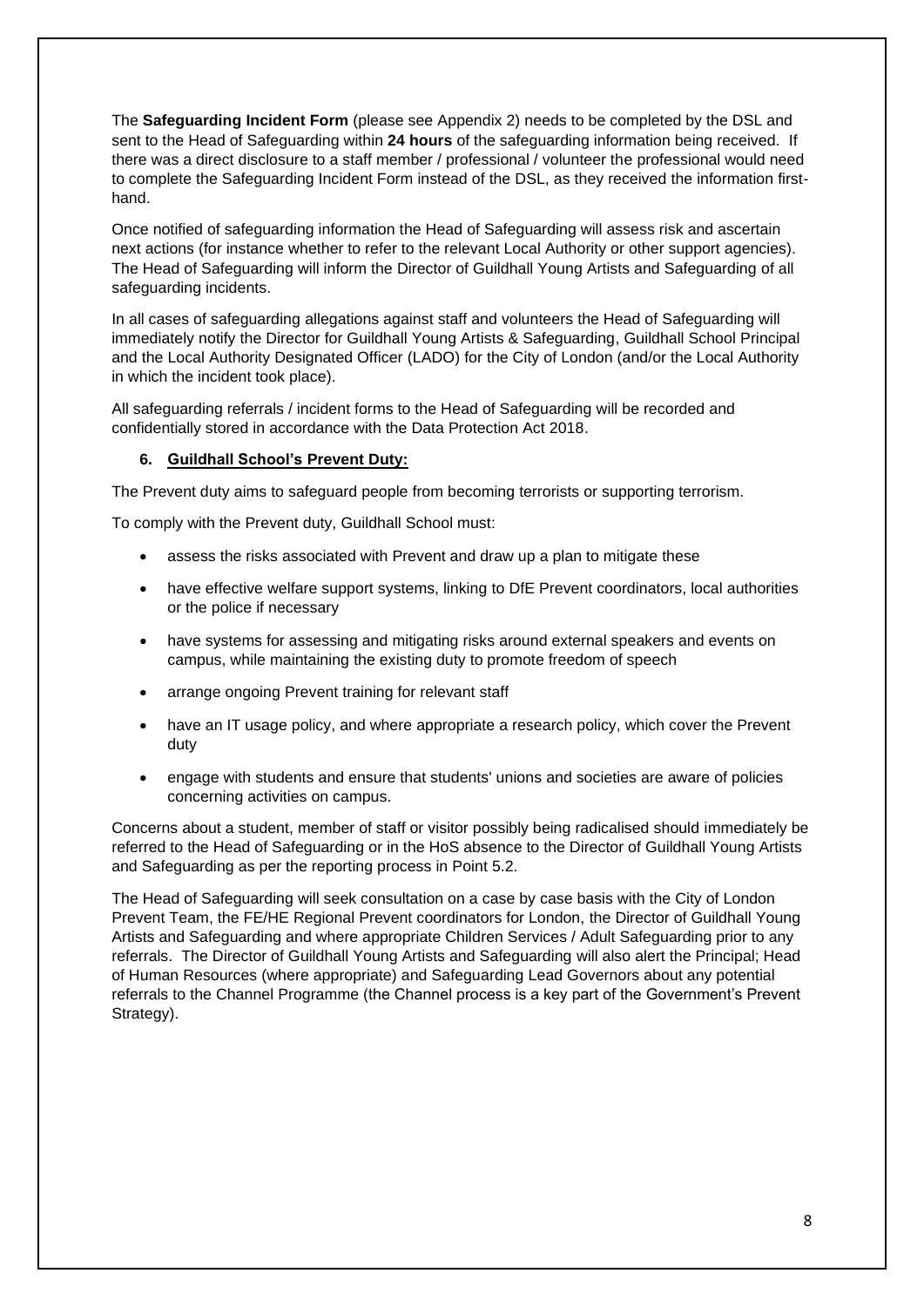# **7. Safer Recruitment**

Safer recruitment is a set of safe practices which Guildhall School uses to recruit staff and volunteers who are suitable to work with children and adults.

Part of Guildhall School's safeguarding culture is to adopt recruitment procedures that help deter, reject or identify people who might abuse children or adults at risk. Governing bodies and proprietors must act reasonably in making decisions about the suitability of the prospective employee based on checks and evidence, including criminal record checks (Disclosure and Barring Service checks), Barred List checks and Prohibition checks, together with references and interview information.

# **8. Managing Allegations against professionals and volunteers**

Guildhall School will ensure that current or historical safeguarding concerns or complaints regarding Guildhall School staff / volunteers reported by students, staff or the public are taken seriously. Procedures for managing such safeguarding allegations should be followed as per national statutory guidance (see Keeping Children Safe in Education, 2021 and Working Together to Safeguard Children, 2020).

**If you have a safeguarding concern regarding a staff member (full time / part-time / deputy / freelance staff) or a volunteer, please report this immediately to the Director of GYA & Safeguarding and/or to the Head of Safeguarding**. All safeguarding reports regarding staff / volunteers need to be collated by the Head of Safeguarding – therefore it is imperative that staff who have received such a concern will alert the Head of Safeguarding on the same day of receiving the concern. Historical abuse concerns will be reported in the same way.

# **We are committed to reviewing our safeguarding policy and good practice annually.**

This Safeguarding Policy was submitted to the Board of Governors of the Guildhall School of Music & Drama for approval on 20 September 2021.

**Date of next revision: September 2022**

*HVR/AM September 2021*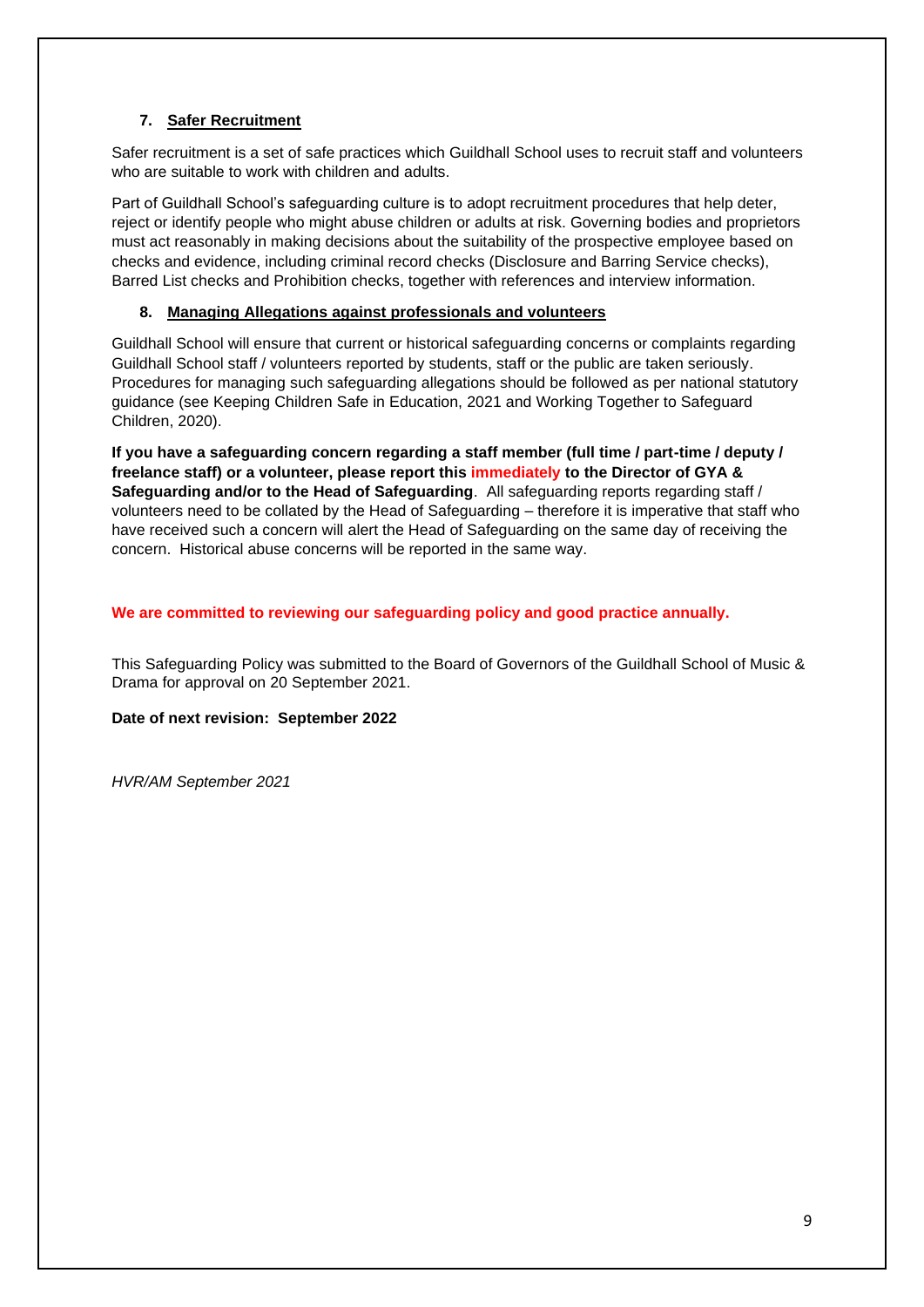# **Appendices**

# **Appendix 1**

# **Key staff contact details**

**Director of Guildhall Young Artists and Safeguarding Name: Alison Mears Phone:** 0207 382 7160 **Email:** alison.mears@gsmd.ac.uk

**Head of Safeguarding Name: Hetsie van Rooyen SAFEGUARDING HELPLINE: 074 739 612 79 Phone - Office:** 0207 628 2571 ext 3088 **Email:** [hetsie.vanrooyen@gsmd.ac.uk](mailto:hetsie.vanrooyen@gsmd.ac.uk)

# **Designated leads for safeguarding (DSLs)**

**i) Junior Guildhall DSL: Head of Junior Guildhall**

**Rosie Whitfield**

**Phone**: 020 7628 2571 ext 5183

**Email:** rosie.whitfield@gsmd.ac.uk

**DSL: Head of Junior Music Courses Name: Nigel Springthorpe Phone:** 0207 382 7160 **Email:** nigel.springthorpe@gsmd.ac.uk

**DSL: STP Brentwood Name: Rachael Bull Phone:** 020 7382 7160 **Email:** [Rachael.Bull@gsmd.ac.uk](mailto:Rachael.Bull@gsmd.ac.uk) **LADO SERVICES ESSEX:** 03330 139 797.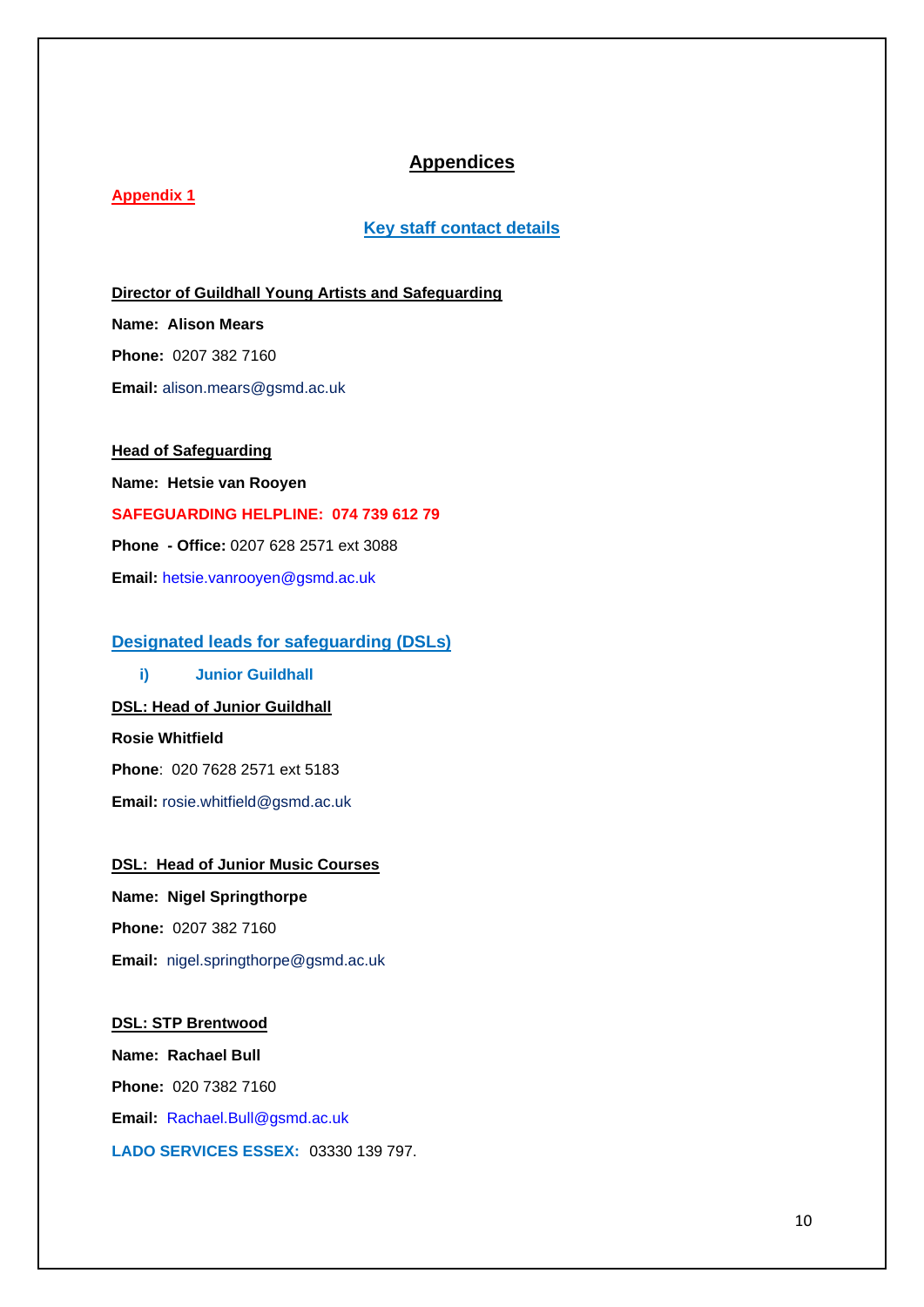#### **ii) CYM London**

#### **London CYM DSL:**

**Name**: **Geoff Harniess Phone**: 0207 928 3844 **Email**: gharniess@cym.org.uk

**Deputy DSLs**

**Name: Gill Tarlton**

**Phone:** 0207 928 3844

**Email:** [gtarlton@cym.org.uk](mailto:gtarlton@cym.org.uk)

**Name: Julie Beaman**

**Phone:** 0207 928 3844

**Email:** [jbeaman@cym.org.uk](mailto:jbeaman@cym.org.uk)

**Name**: Peter Ash (**For LSSO**)

**Phone**: 0207 928 3844

**Email:** pash@cym.org.uk

**LADO SERVICES LAMBETH:** 020 7926 4679 or email LADO@lambeth.gov.uk

### **iii) CYM Regional Centres**

# **Head of Regional Centres (Not a DSL) Name: Nikki Shepperd**

Phone: 0208 819 9040

**Email:** nikki.shepperd@gsmd.ac.uk

# **Taunton CYM DSL:**

**Name: Rachael Parvin Phone:** 07754217993 **Email:** RParvin@cym.org.uk **Deputy DSL Name: Sarah-Jane Cross Phone:** 07754217993 **Email**: sjcross@cym.org.uk

**LADO SERVICES TAUNTON:** Phone Somerset Direct on 0300 123 2224 for a referral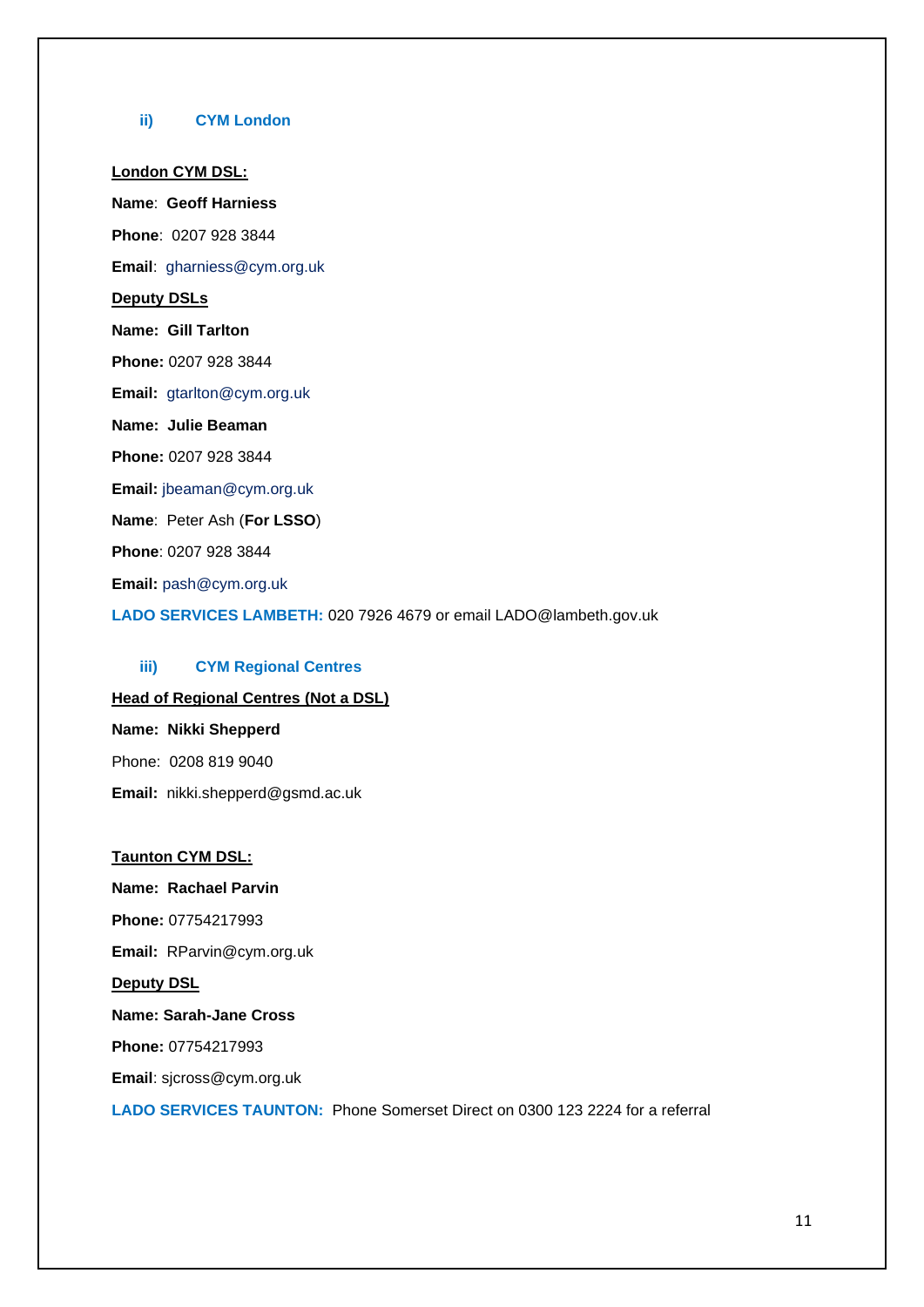**Saffron Walden CYM DSL: Name: Kate Llewellyn** Phone: 07527754671 **Email**: [kllewellyn@cym.org.uk](mailto:kllewellyn@cym.org.uk) **Deputy DSL:** Name: **Sophie Stafford Email:** sstafford@cym.org.uk **LADO SERVICES SAFFRON WALDEN:** Essex duty LADO on 03330 139 797

**Name: Juliet Rickard Phone:** 07786 122374. **Email:** jrickard@cym.org.uk **Deputy DSL: Name: David Stowell Phone:** 07766 163576 **Email:** dstowell@cym.org.uk **LADO SERVICES NORFOLK:** 01603 223473 or email query to LADO@norfolk.gov.uk

#### **Peterborough CYM DSL:**

**Norfolk CYM DSL:**

**Name: Kirsten Goldthorp Phone:** 07920160035 **Email:** Kirsten.Goldthorp@peterborough.gov.uk **Deputy DSL: Name: Morag Richardson Phone**: 07908 223670 **Email:** morag.richardson@peterborough.gov.uk **LADO SERVICES PETERBOROUGH:** 01733 864038

# **iv) Creative Learning and Enterprise**

#### **DSL: Director of Learning and Engagement**

**Name:** Sean Gregory **Phone:** 0207 628 7381 **Email:** sean.gregory@barbican.org.uk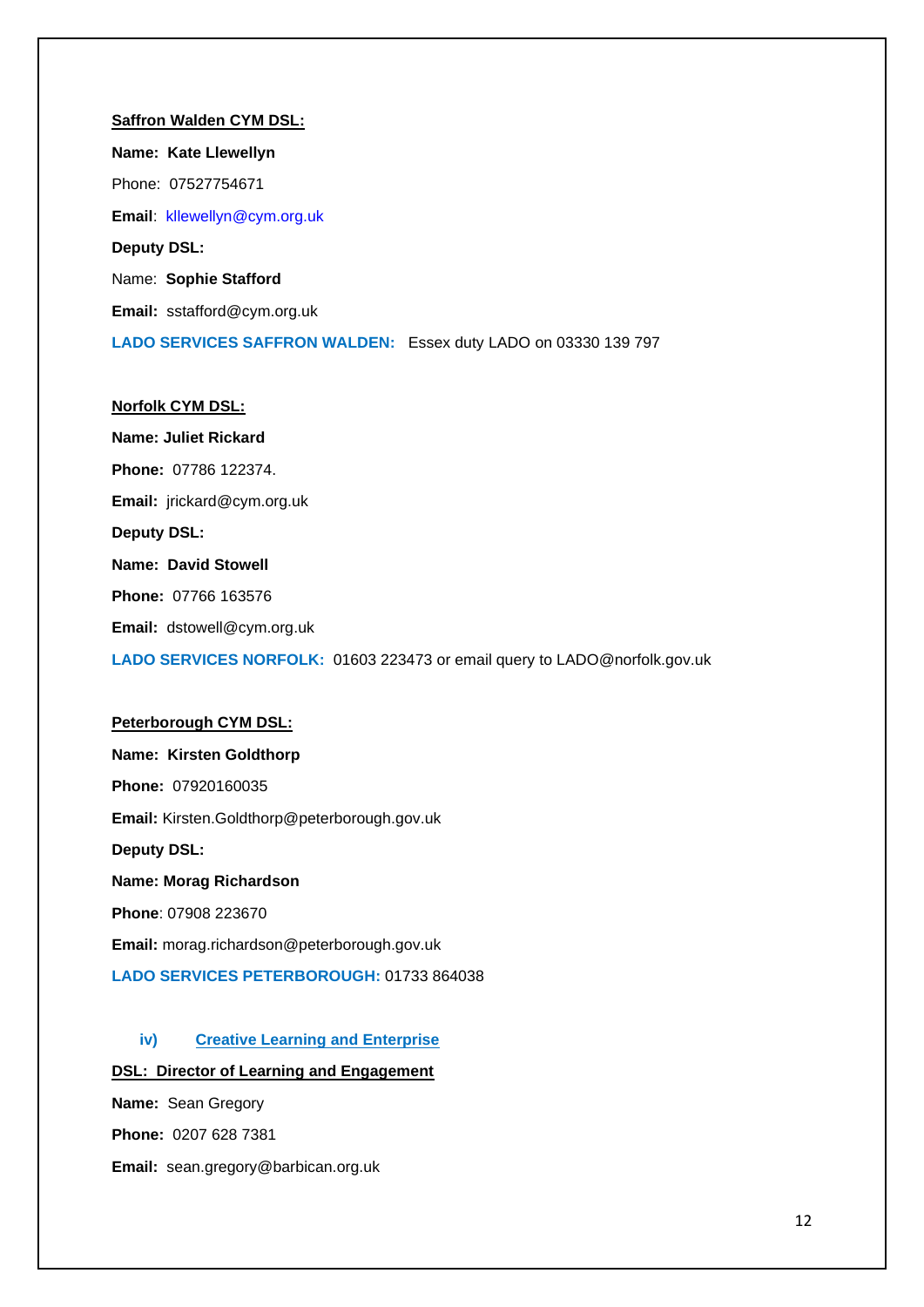# **DSL: Open Programmes Manager:**

**Name: Laurie Michel-Hutteau**

**Phone:** 0207 382 7191

**Email:** laurie.michel-hutteau@gsmd.ac.uk

# **v) GYA North London**

**Name: Spencer Down**

**Email:** [spencer.down@gsmd.ac.uk](mailto:spencer.down@gsmd.ac.uk)

# **vi) Senior Guildhall School DSL (for Senior School student concerns):**

**Secretary & Dean of Students (DSL) Name: Katharine Lewis Phone:** 020 7382 7143 **Email:** katharine.lewis@gsmd.ac.uk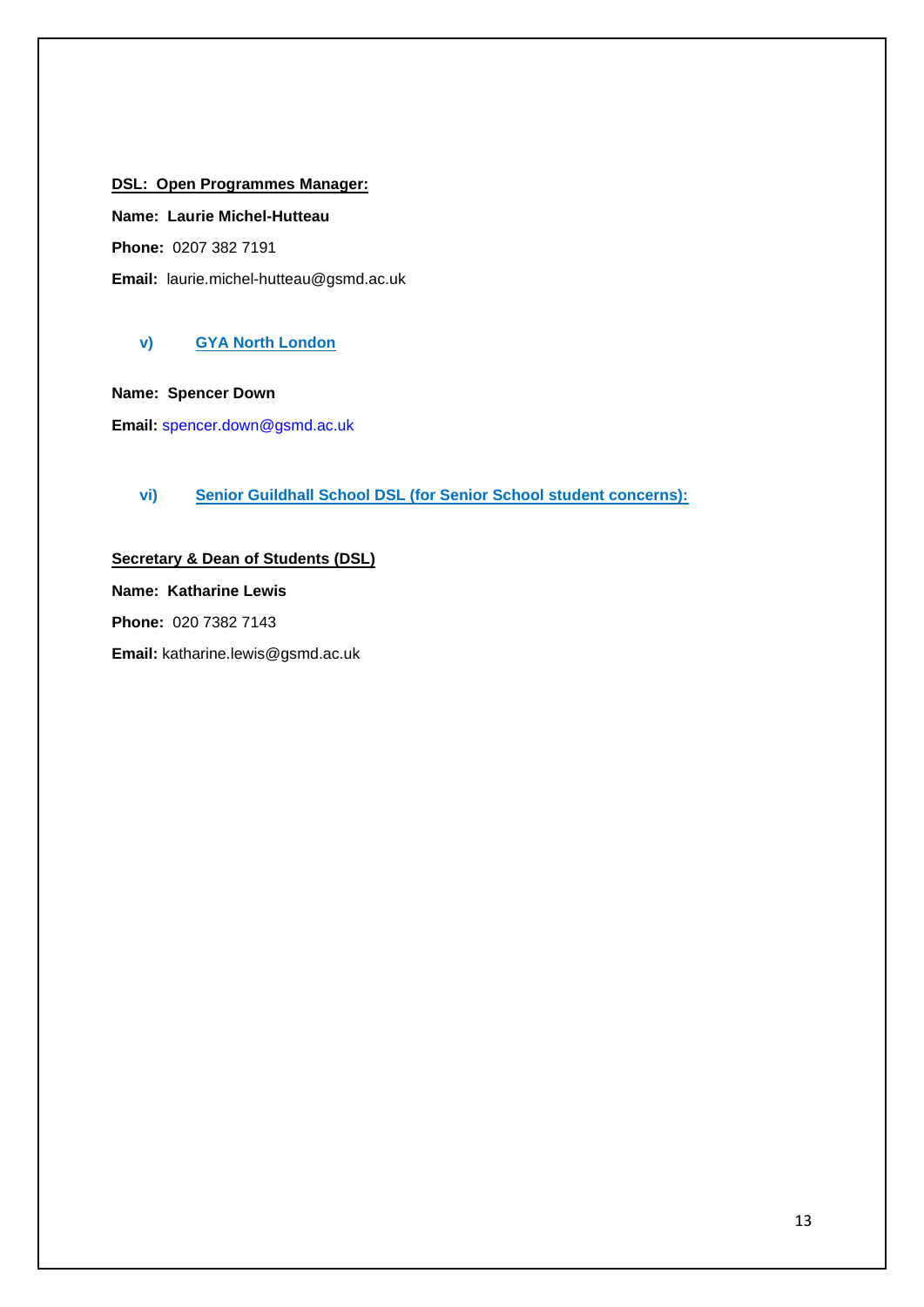# **Appendix 2**

# **Guildhall School Safeguarding Incident & Disclosure Form**

**Date concern is reported or disclosed:** 

Child /Young Person / Adult at risk's Full Name:

Date of birth:

Address of child/adult at risk:

Parent/carer contact details (where relevant):

# **1. RECORD THE FOLLOWING IN THE CHILD / ADULT'S OWN WORDS:**

DATE OF THE ALLEGED INCIDENT:

WHO WAS INVOLVED?

WHERE DID IT HAPPEN?

ANY VISIBLE INJURIES OBSERVED? **YES / NO**

IF YES, WHERE ARE THE INJURIES LOCATED AND WHAT DOES IT LOOK LIKE?

**ANY OTHER OBSERVATIONS WHICH WILL ASSIST RISK ASSESSMENTS?**

# **2. ACTIONS TAKEN**

WHO DID YOU REPORT THIS CONCERN TO?

DATE YOU REPORTED THE CONCERN:

ARE THE PARENTS OF THE CHILD / YOUNG PERSON AWARE OF THE DISCLOSURE OR

CONCERN? **YES / NO**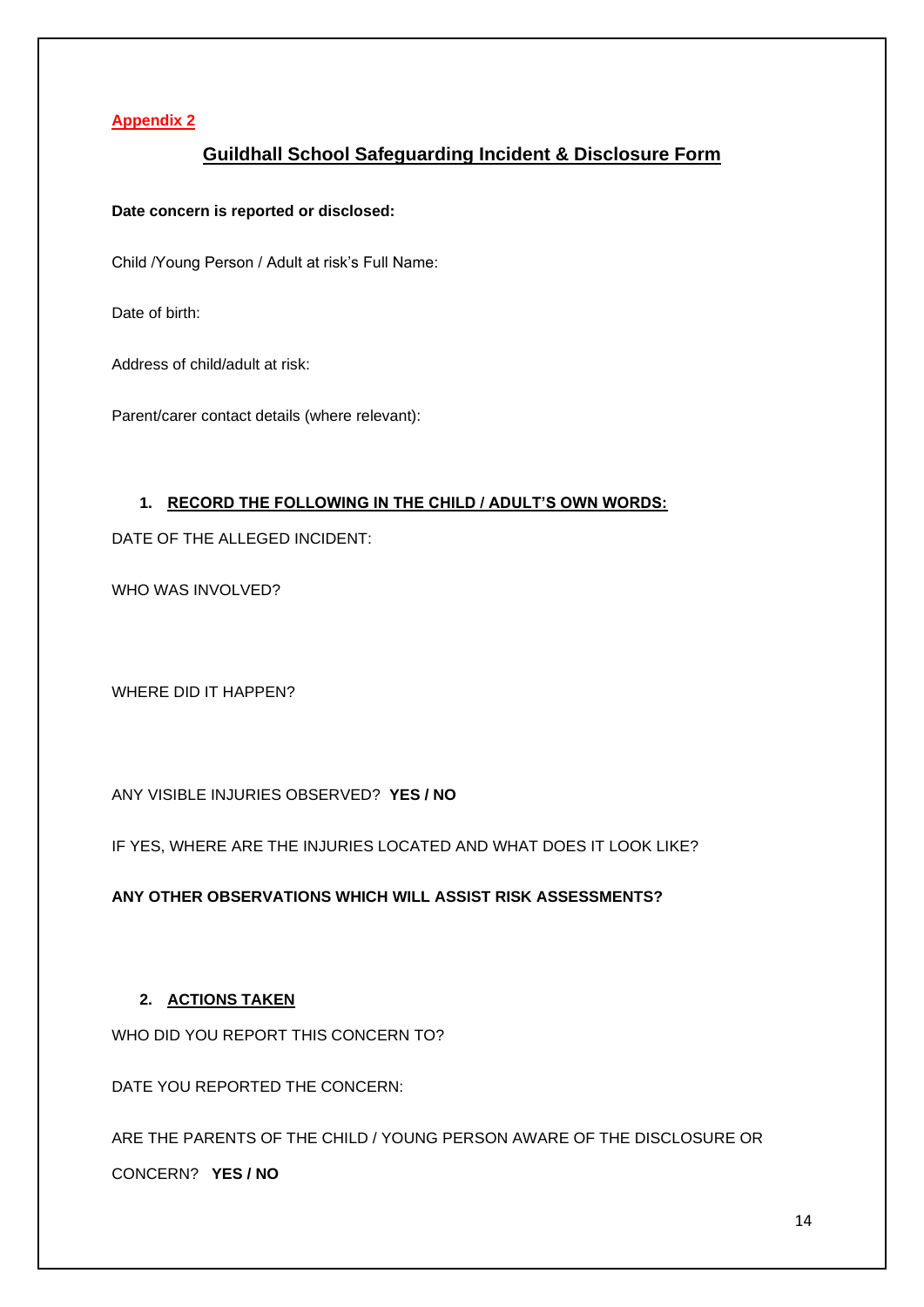IS THE CHILD AT IMMEDIATE RISK OF HARM? **YES / NO** (PLEASE PROVIDE REASONS FOR THIS)

# **3. DATE FORM SENT TO THE HEAD OF SAFEGUARDING:**

*Check to make sure your report is clear now – and will be clear to a new reader in the future.*

# **PLEASE PASS THIS FORM ON THE** *SAME DAY* **TO THE DESIGNATED LEAD FOR SAFEGUARDING WITH A COPY TO THE HEAD OF SAFEGUARDING** *WITHIN 24 HOURS* **OF THE DATE THE CONCERN WAS REPORTED.**

IN THE ABSENCE OF THE HEAD OF SAFEGUARDING PLEASE COPY TO THE DIRECTOR OF GUILDHALL YOUNG ARTISTS AND SAFEGUARDING.

Signature of Staff Member:

Name of staff member<sup>1</sup> (printed): Position:

Date:

Time:

<sup>1</sup> Includes temporary, support staff contractors, volunteers, students on work placements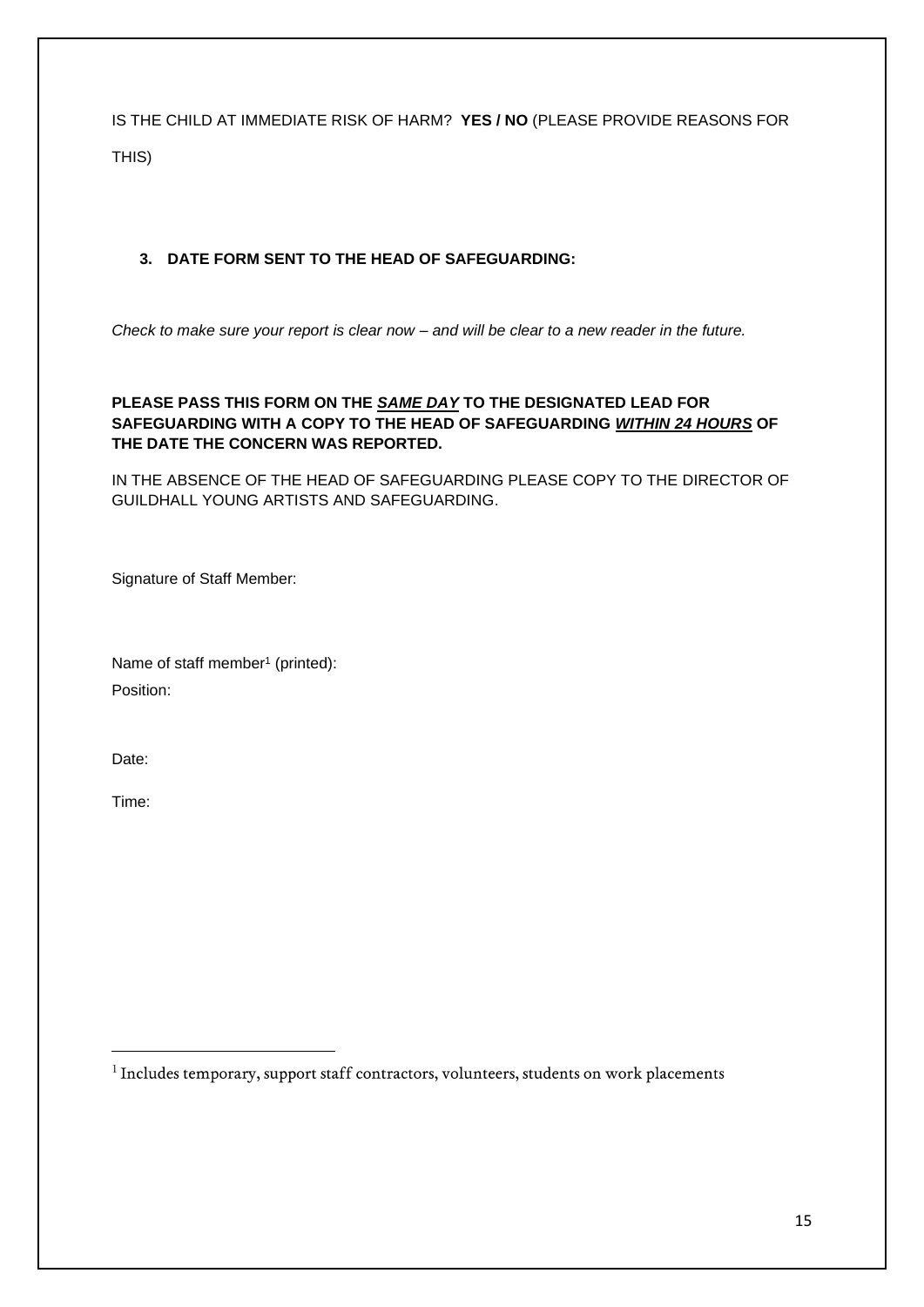# **Appendix 3**

# **DEFINITIONS OF ABUSE & SAFEGUARDING TOPICS**

# **Adult Student Safeguarding:**

# **Who is an Adult at Risk?**

- A student / person aged 18 years or over;
	- Who may be in need of community care services by reason of :
	- mental or other disability.
	- age or illness; and
	- who is or may be unable to take care of him or herself, or
	- unable to protect him or herself against significant harm or exploitation.

#### **Guildhall Staff must act when they have "reasonable cause to suspect" that an adult:**

- has needs for care and support,
- is experiencing, or is at risk of, abuse or neglect, and
- as a result of those needs is unable to protect himself / herself against the abuse or neglect or the risk of it.' (Care Act 2014, section 42)

#### **Forms of Adult Abuse:**

- **Physical abuse** including hitting, slapping, pushing, unnecessary restraint or misusing medications.
- **Domestic violence** including all types of abuse between family members or partners; so called 'honour' based violence.
- **Sexual abuse** including inappropriate touching, indecent exposure, rape, harrassment or any sexual acts the adult has not consented to.
- **Psychological abuse** including emotional abuse, threats of harm, attempts to control, coercion, verbal abuse and bullying.
- **'Cuckooing'** is a term used where criminals exploit vulnerable people by taking over their homes to deal drugs and commit other crimes
- **Financial or material abuse** including theft, fraud, coercion with regard to financial affairs
- **Modern slavery** including forced labour and human trafficking. *(Modern Slavery is a serious and brutal crime in which people are treated as commodities and exploited for criminal gain. The true extent of modern slavery in the UK, and indeed globally, is unknown - Home Office)*
- **Discriminatory abuse** harassment or slurs due to someone's race, gender, age, disability, sexual orientation, religion or gender identity.
- **Organisational abuse** including neglect and poor care practice within a care setting or in relation to care provided in one's own home.
- **Neglect and Acts of Omission** failure to act or ignoring medical, emotional or physical care needs.
- **Self-neglect** neglecting to care for your own health, hygiene or surroundings. This can include hoarding.

# **Safeguarding for under 18's:**

# **What all staff need to look out for when working with under 18's:**

# **Guildhall School staff should be particularly alert to the potential need for early help for a child who:**

- is disabled and has specific additional needs;
- has special educational needs (whether or not they have a statutory Education, Health and Care Plan);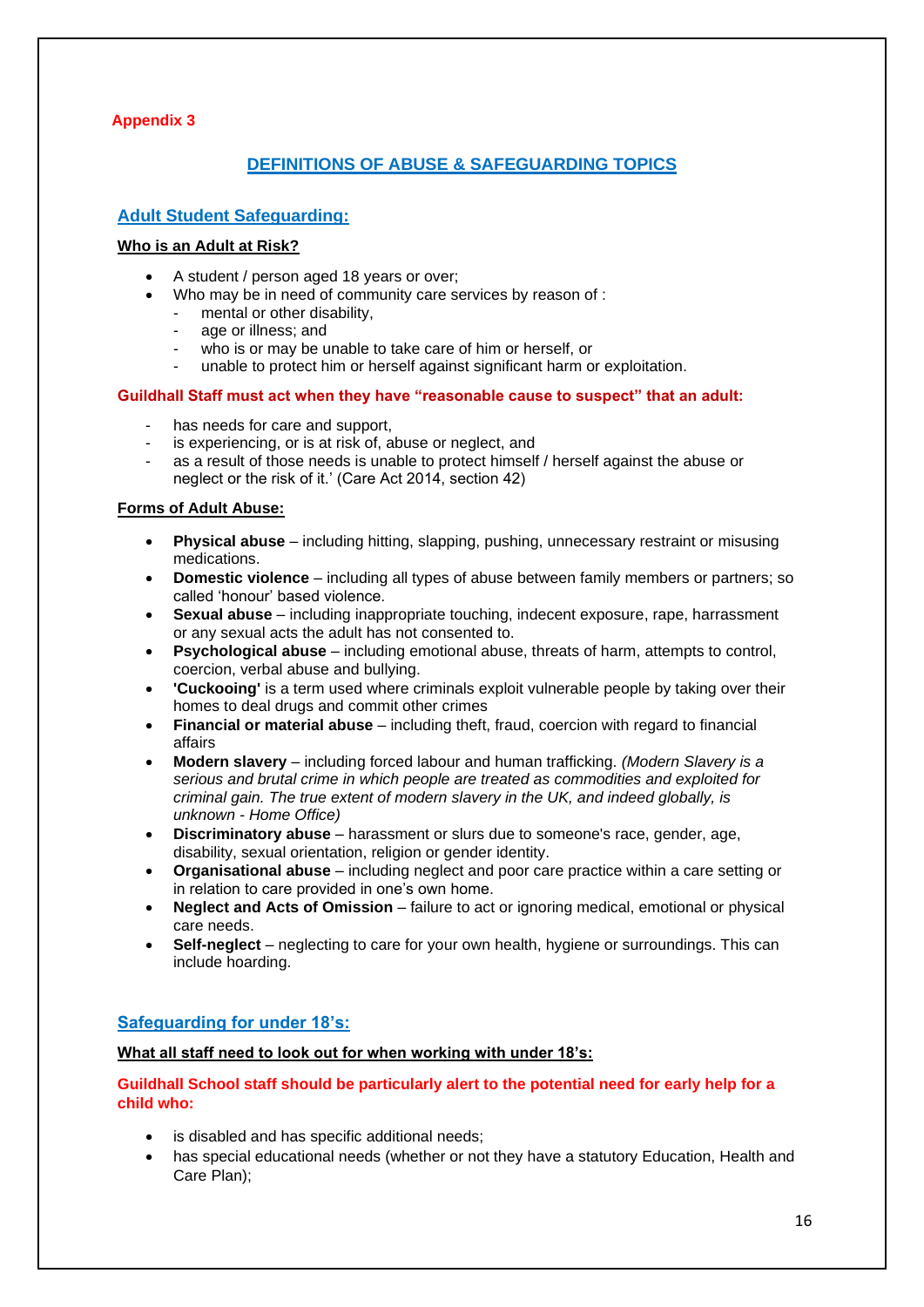- has a mental health need:
- has been a victim of discrimination / racism / harassment:
- is a voung carer:
- is showing signs of being drawn in to anti-social or criminal behaviour, including gang involvement and association with organised crime groups or county lines;
- is frequently missing/goes missing from care or from home;
- is at risk of modern slavery, trafficking, sexual or criminal exploitation;
- is at risk of being radicalised or exploited;
- has a family member in prison, or is affected by parental offending;
- is in a family circumstance presenting challenges for the child, such as drug and alcohol misuse, adult mental health issues and domestic abuse;
- is misusing drugs or alcohol themselves;
- has returned home to their family from care;
- is at risk of honour based abuse such as Female Genital Mutilation or forced marriage;
- is a privately fostered child; and
- is persistently absent from education.

#### **Areas of concern:**

#### **Abuse**

A form of maltreatment of a child. Somebody may abuse or neglect a child by inflicting harm or by failing to act to prevent harm. Children may be abused in a family or in an institutional or community setting by those known to them or, more rarely, by others (e.g. via the internet). They may be abused by an adult or adults or another child or children.

#### **Physical abuse**

Physical abuse may involve hitting, shaking, throwing, poisoning, burning or scalding, drowning, suffocating, or otherwise causing physical harm to a child.

Physical harm may also be caused when a parent fabricates the symptoms of, or deliberately induces illness in a child.

### **Emotional abuse**

Emotional abuse is the persistent emotional maltreatment of a child such as to cause severe and persistent effects on the child's emotional development, and may involve:

- Conveying to children that they are worthless or unloved, inadequate, or valued only insofar as they meet the needs of another person;
- Imposing age or developmentally inappropriate expectations on children. These may include interactions that are beyond the child's developmental capability, as well as overprotection and limitation of exploration and learning, or preventing the child participating in normal social interaction;
- Seeing or hearing the ill-treatment of another e.g. where there is domestic abuse;
- Serious bullying, causing children frequently to feel frightened or in danger;
- Exploiting and corrupting children.

Some level of emotional abuse is involved in all types of maltreatment of a child, though it may occur alone.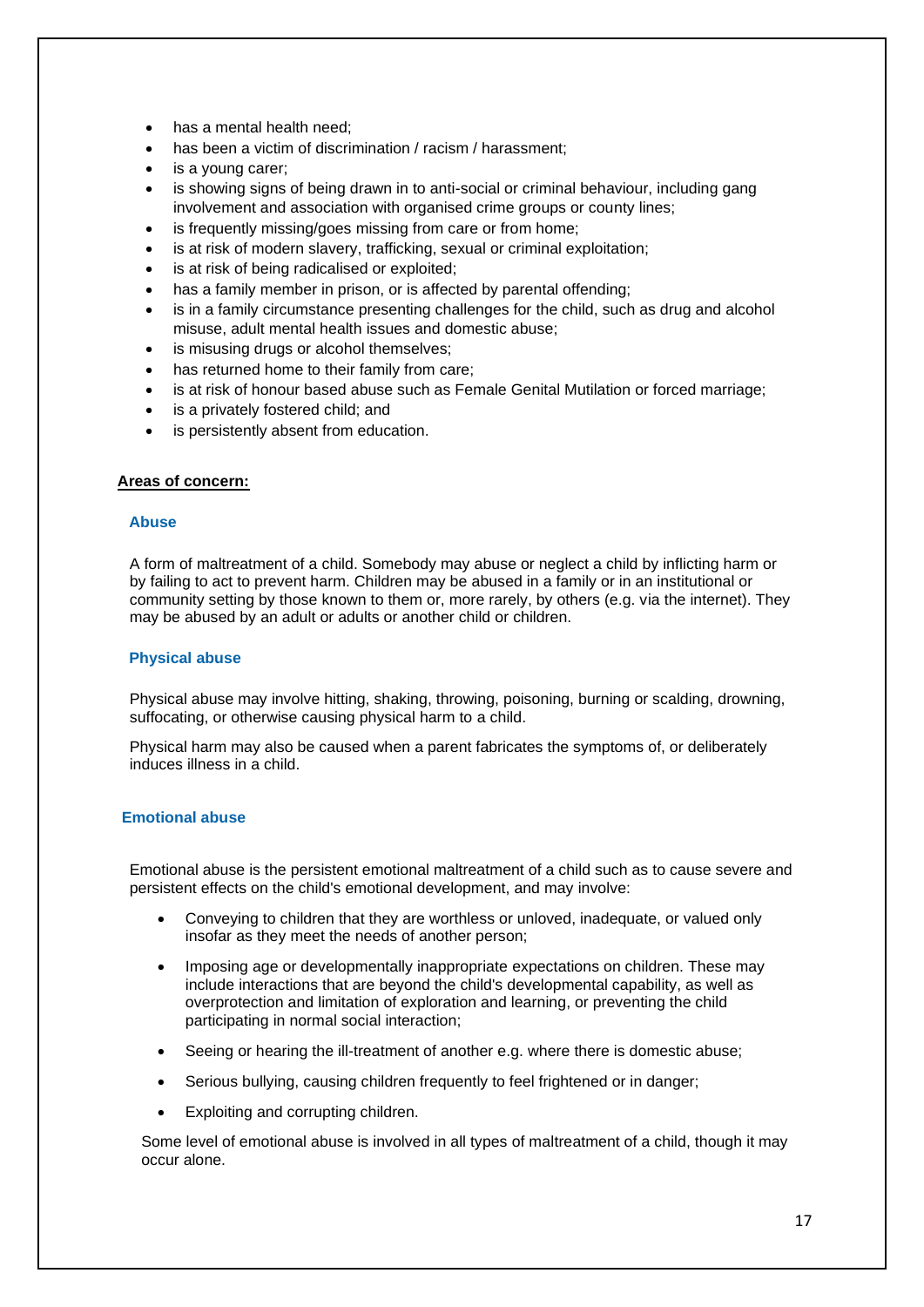#### **Sexual abuse**

Sexual abuse involves forcing or enticing a child or young person to take part in sexual activities, not necessarily involving a high level of violence, whether or not the child is aware of what is happening. The activities may involve physical contact, including assault by penetration (e.g. rape or oral sex) or non-penetrative acts such as masturbation, kissing, rubbing and touching outside of clothing.

Sexual abuse also includes non-contact activities, such as involving children in looking at sexual images, including online or on mobile phones, or involving them in the production of pornographic materials, watching sexual activities or encouraging children to behave in sexually inappropriate ways or grooming a child in preparation for abuse (including via the internet). Please note that perpetrators of sexual abuse could be peer on peer or adults regardless of gender.

Penetrative sex where one of the partners is under the age of 16 is illegal, although prosecution for young people of similar age (as consenting partners) is not usual. However, where a child is under the age of 13 it is classified as rape under s5 of the **[Sexual Offences Act 2003](http://www.legislation.gov.uk/ukpga/2003/42/contents)**.

#### **Neglect**

Neglect is the persistent failure to meet a child's basic mental health, physical and / or psychological needs, likely to result in the serious impairment of the child's health or development. Neglect may occur during pregnancy as a result of maternal substance misuse, maternal mental ill health or learning difficulties or a cluster of such issues. Where there is domestic abuse and violence towards a carer, the needs of the child may be neglected.

Neglect may involve a parent failing to:

- Provide adequate food, clothing and shelter (including exclusion from home or abandonment);
- Protect a child from physical and emotional harm or danger;
- Ensure adequate supervision (including the use of inadequate care-givers);
- Ensure access to appropriate medical care or treatment.

It may also include neglect of, or unresponsiveness to, a child's basic emotional, social and educational needs.

#### **Domestic Abuse / Violence:**

Included in the four categories of child abuse and neglect above, are a number of factors relating to the behaviour of the parents and carers which have significant impact on children such as **domestic abuse**. Children can be affected by seeing, hearing and living with domestic abuse as well as being caught up in any incidents directly, whether to protect someone or as a target. It should also be noted that the age group of 16 and 17 year olds have been found in recent studies to be increasingly affected by domestic abuse in their peer relationships.

#### **Definition of Domestic Violence and Abuse:**

"Any incident or pattern of incidents of controlling, coercive, threatening behaviour, violence or abuse between those aged 16 or over who are, or have been, intimate partners or family members regardless of gender or sexuality. The abuse can encompass, but is not limited to:

- Psychological;
- Physical;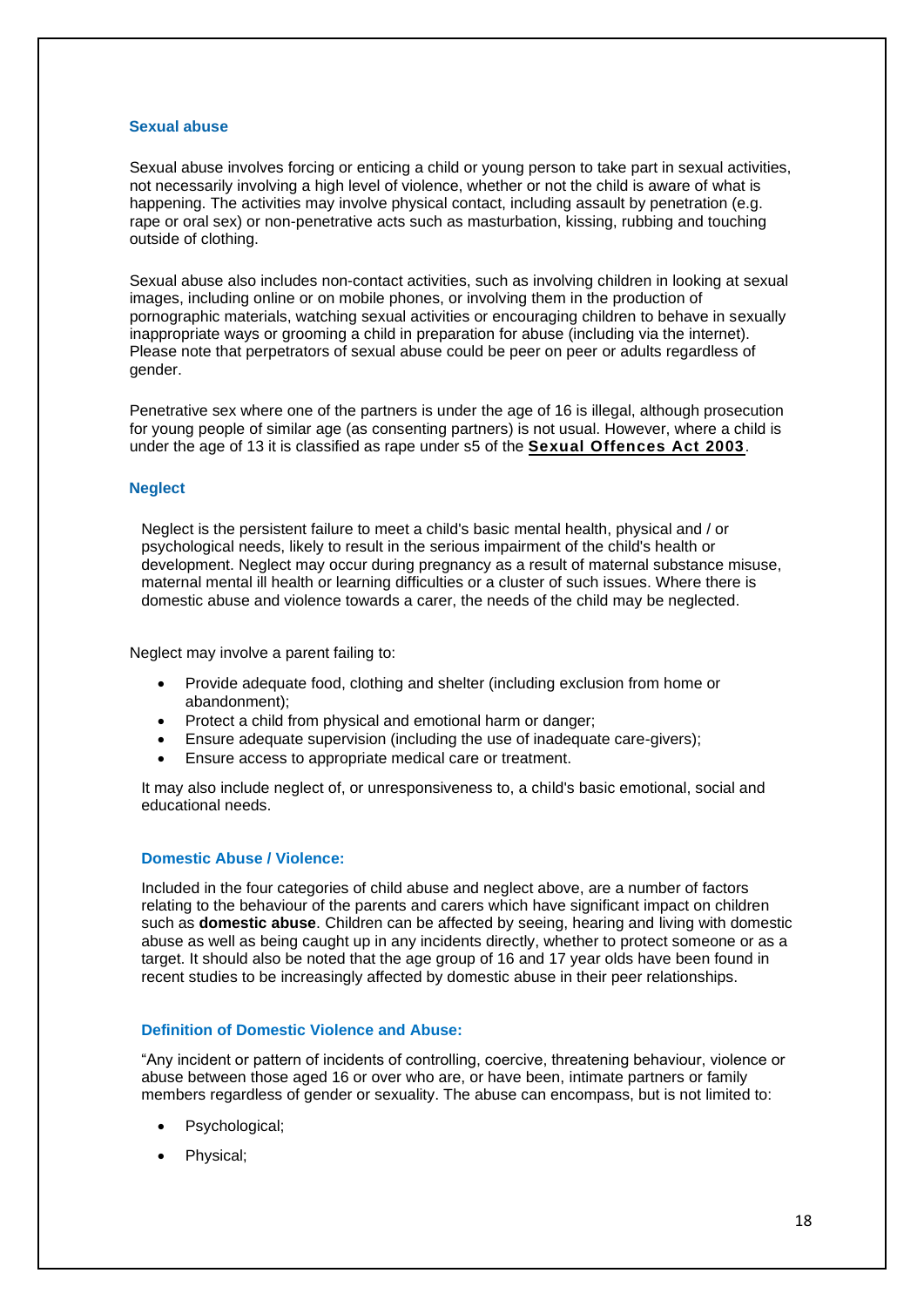- Sexual:
- Financial;
- Emotional."

**Controlling behaviour is**: a range of acts designed to make a person subordinate and/or dependent by isolating them from sources of support, exploiting their resources and capacities for personal gain, depriving them of the means needed for independence, resistance and escape and regulating their everyday behaviour.

**Coercive behaviour is**: an act or a pattern of acts of assault, threats, humiliation and intimidation or other abuse that is used to harm, punish, or frighten their victim."

**Contextual Safeguarding** recognises that as well as threats to the welfare of children from within their families, children may be vulnerable to abuse or exploitation from outside their families. These extra-familial threats might arise at school and other educational establishments, from within peer groups, or more widely from within the wider community and/or online.

These threats can take a variety of different forms and children can be vulnerable to multiple threats, including: exploitation by criminal gangs and organised crime groups such as county lines; trafficking, online abuse; sexual exploitation and the influences of extremism leading to radicalisation.

**Female Genital Mutilation:** The term FGM covers all harmful procedures to the female genitalia for non-medical purposes. There are 4 types - **all are illegal** and have serious health and safeguarding risks. Regulated health and social care professionals, teachers and staff in England and Wales **must**  report 'known' cases of FGM in under 18's to the police (Home Office, 2016). Statutory guidance on the responsibility to report FGM can be found in *"Mandatory reporting of female genital mutilation: procedural information, 2015*" and also in: "*Multi-agency statutory guidance on female genital mutilation, April 2016".*

**Forced Marriage:** A forced marriage is where one or both people do not (or in cases of people with learning disabilities or reduced capacity, cannot) consent to the marriage as they are pressurised, or abuse is used, to force them to do so. It is recognised in the UK as a form of domestic or child abuse and a serious abuse of human rights.

#### **The pressure put on people to marry against their will may be:**

-physical – for example, threats, physical violence or sexual violence

-emotional and psychological – for example, making someone feel like they are bringing 'shame' on their family

-financial abuse, for example taking someone's wages, may also be a factor.

**Child sexual exploitation** (CSE) is a type of sexual abuse. It occurs where an individual or group takes advantage of an imbalance of power to coerce, manipulate or deceive a child or young person under the age of 18 into sexual activity (a) in exchange for something the victim needs or wants, and/or (b) for the financial advantage or increased status of the perpetrator or facilitator. The victim may have been sexually exploited even if the sexual activity appears consensual. Child sexual exploitation does not always involve physical contact; it can also occur through the use of technology.

**Child criminal exploitation** is common in county lines and occurs where an individual or group takes advantage of an imbalance of power to coerce, control, manipulate or deceive a child or young person under the age of 18. The victim may have been criminally exploited even if the activity appears consensual. Child Criminal Exploitation does not always involve physical contact; it can also occur through the use of technology.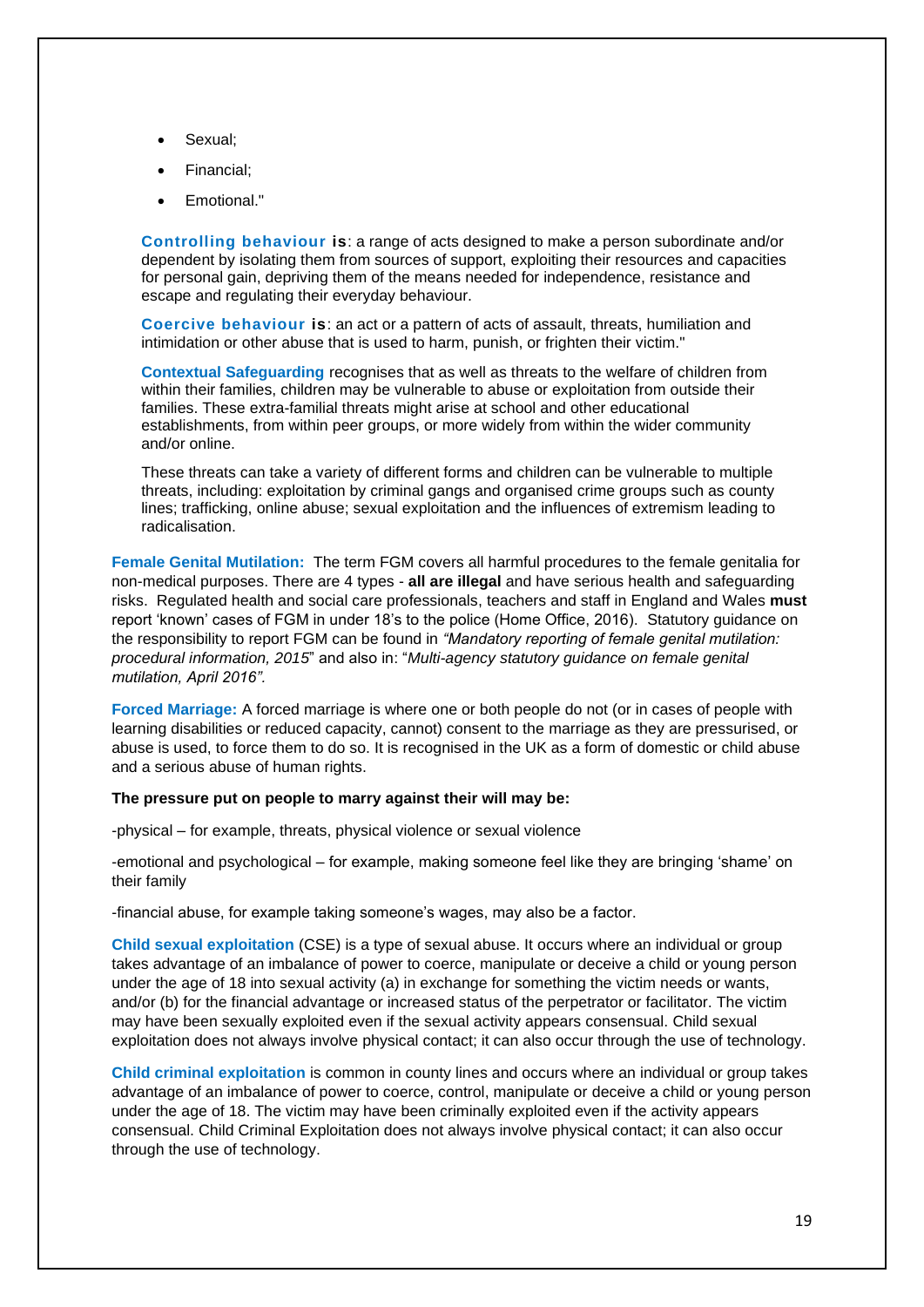Criminal exploitation of children is broader than just county lines and includes for instance children forced to work on cannabis farms or to commit theft.

#### **Sexual violence and sexual harassment between children / peer on peer abuse:**

Sexual violence and sexual harassment can occur between two children of any age and sex. It can also occur through a group of children sexually assaulting or sexually harassing a single child or group of children. Reports of sexual violence and sexual harassment are extremely complex to manage. It is essential that victims are protected, offered appropriate support and every effort is made to ensure their education is not disrupted. It is also important that other children, adult students and school staff are supported and protected as appropriate. Please note that staff have to report these concerns through as per our usual safeguarding procedures even if it seems that an incident was just a "one off". Please see more information as per the **Keeping Children Safe in Education** guidance of **2021**.

#### **Examples of peer on peer abuse:**

- abuse in intimate personal relationships between peers;
- bullying (including cyberbullying);
- physical abuse such as hitting, kicking, shaking, biting, hair pulling, or otherwise causing physical harm (this may include an online element which facilitates, threatens and/or encourages physical abuse);
- sexual violence, such as rape, assault by penetration and sexual assault; (this may include an online element which facilitates, threatens and/or encourages sexual violence); sexual harassment,such as sexual comments, remarks, jokes and online sexual harassment, which may be stand-alone or part of a broader pattern of abuse;
- sharing self-generated indecent images (also known as sexting);
- initiation/hazing type violence and rituals (this could include activities involving harassment, abuse or humiliation used as a way of initiating a person into a group and may also include an online element); and
- "upskirting", which typically involves taking a picture under a person's clothing without them knowing, with the intention of viewing their genitals or buttocks to obtain sexual gratification, or cause the victim humiliation, distress or alarm.
- Racial and/or gender identity abuse / discrimination (this can be direct or indirect).
- Guildhall staff should also be alert to the fact that technology is a significant component in many safeguarding and wellbeing issues. Children are at risk of abuse online as well as in day to day life. In many cases abuse will take place concurrently via online channels and in daily life.

# **Appendix 4**

# **Creating a Safeguarding Culture at Guildhall School**

# **Safeguarding Inductions for new staff and mandatory safeguarding training for all staff:**

It is essential that all staff who have access to children and adults at risk understand their safeguarding responsibilities and what to do in the event a disclosure is made to them or they have reason to suspect that abuse is taking place.

All staff will receive training in safeguarding and Prevent as part of their induction. Staff will subsequently receive training and updates on safeguarding at least every three years. Designated Safeguarding Leads (DSLs) require the following training every **two** years: DSL Training, Safer Recruitment Training, Safeguarding Training and Prevent Training.

#### **Risk assessments of School activities not on School premises (under 18)**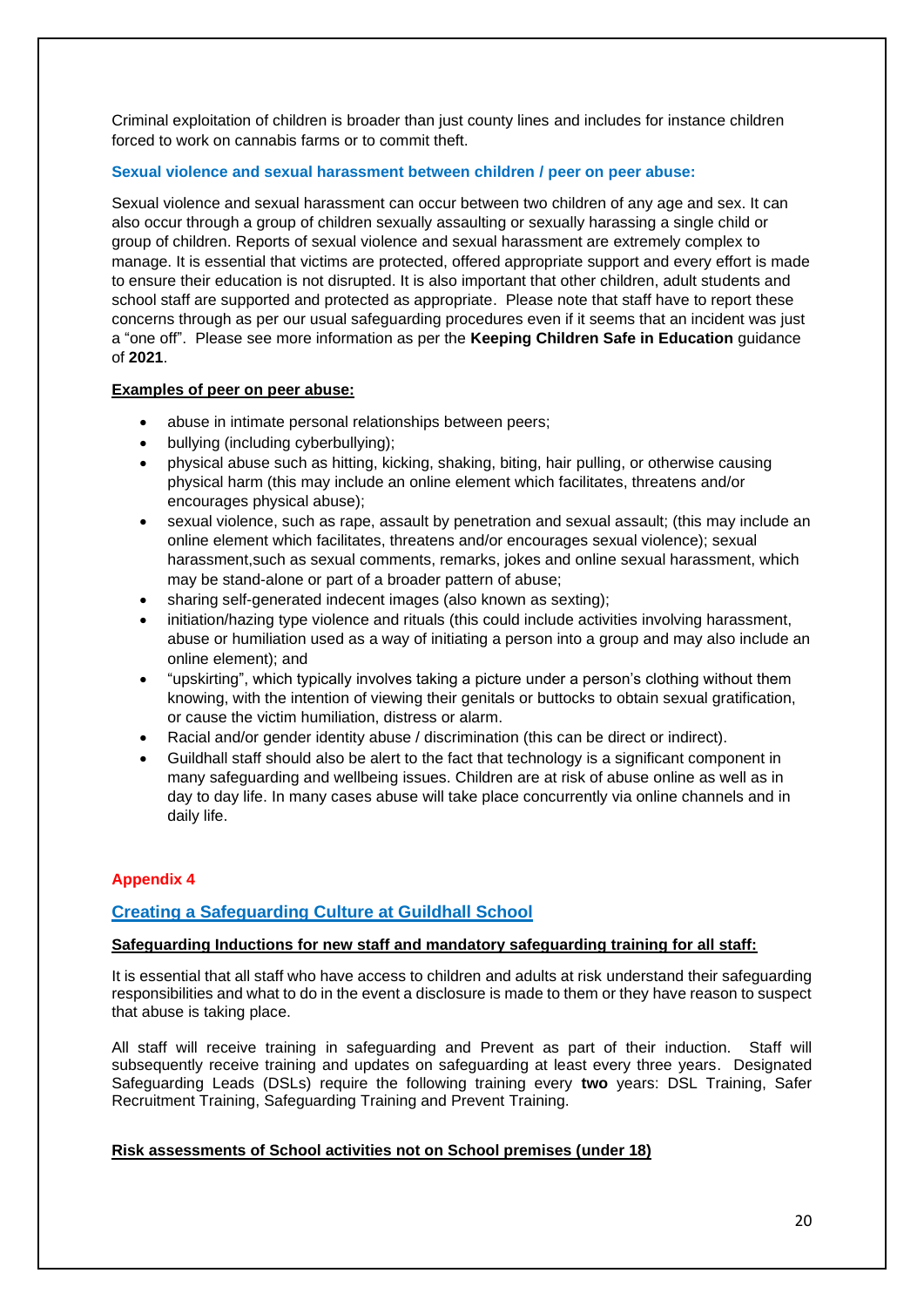#### *Please also see additional Junior Guildhall Guidance which provides more detail regarding protocol for arranging off-site lessons.*

If a missed lesson is to be made up it should ideally take place on School premises. If the lesson has to take place in a teacher's or student's house **the parent/carer must sit in**. Parents will be asked to sign a document acknowledging this. Staff must furthermore follow the guidance contained within the Code of Conduct policy and this Safeguarding Policy.

Risk assessments must be carried out in advance of utilising non-Guildhall School premises for lessons or activities in line with the Hire of Outside premises policy and risk assessment process.

All travel within the UK and overseas will be organised in accordance with the relevant travel policy and guidance document and the risk assessment pro forma completed. Travel authorisation must be sought in advance from the Head of Department.

#### **Mental Health for Students and Staff**

All staff should be aware that mental health problems can, in some cases, be an indicator that a student has suffered or is at risk of suffering abuse, neglect or exploitation. Only appropriately trained professionals should attempt to make a diagnosis of a mental health problem. Staff however, are well placed to observe students day-to-day and identify those whose behaviour suggests that they may be experiencing a mental health problem or be at risk of developing one. Where children have suffered abuse and neglect, or other potentially traumatic adverse childhood experiences, this can have a lasting impact throughout childhood, adolescence and into adulthood. It is important that staff are aware of how these children's experiences, and their high prevalence of special educational needs and mental health needs, can impact on their behaviour and education.

If staff have a mental health concern about a student that is also a safeguarding concern, immediate action should be taken by talking to the Designated Safeguarding Lead and/or the Head of Safeguarding.

**All staff have to report disclosures or observations of self-harm and/or suicide ideation immediately to the DSL / HoS. This includes the student expressing risk of harm to others.**

### **Appendix 5**

### **Managing Allegations against professionals and volunteers**

**This process should be used in respect of all cases in which it is alleged that a teacher or member of staff (including volunteers) in a school or college that provides education for children under 18 years of age has:** 

• behaved in a way that has harmed a child, or may have harmed a child;

• possibly committed a criminal offence against or related to a child; or

• behaved towards a child or children in a way that indicates he or she may pose a risk of harm to children.

# **Please note that though the above definition is as per statutory guidance for children (Keeping Children Safe in Education, 2021) Guildhall school includes adults at risk in identifying allegations against staff.**

In the first instance, the Director of GYA & Safeguarding and/or Head of Safeguarding should immediately be contacted with reports of inappropriate behaviour or abuse (whether physical, sexual, emotional abuse and neglect). These include concerns relating to inappropriate relationships between members of staff and children for example: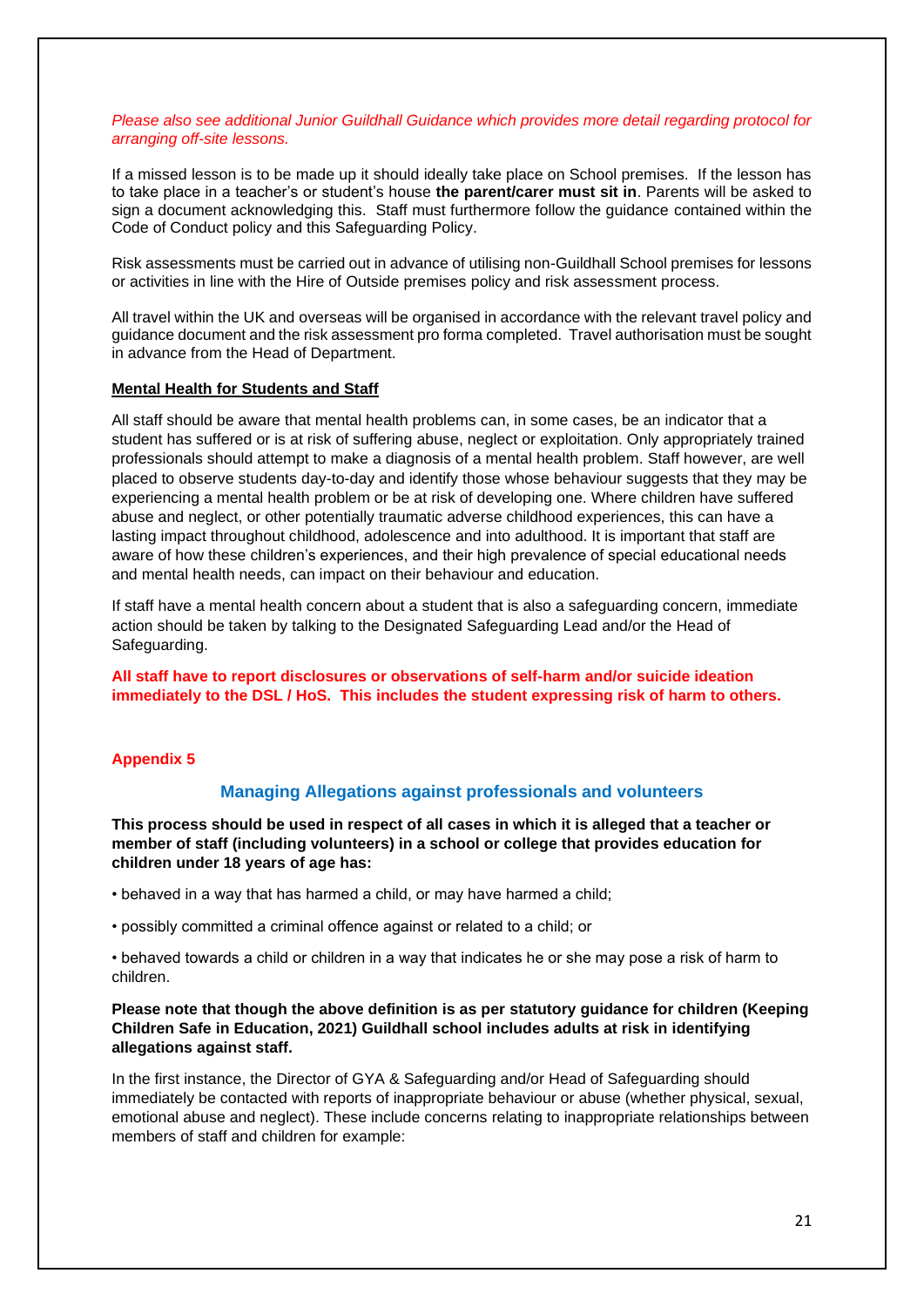• Having a sexual relationship with a child under 18 if in a position of trust in respect of that child, even if the child is 16 years or older and the relationship is otherwise consensual;

• Initiating a sexual relationship with a student who is vulnerable (e.g. through disability) even if the relationship is otherwise consensual;

•' Grooming' i.e. meeting a child under the age of 16 with intent to commit a relevant offence;

• Other 'grooming' behaviour giving rise to concerns of a broader child protection nature (e.g. inappropriate text-e-mail messages or images, gifts, socialising etc.…);

• Possession of indecent photographs / pseudo-photographs of children.

The Head of Safeguarding will alert the Director of Guildhall Young Artists & Safeguarding of all allegations and a decision will be made to contact the LADO immediately on the day that an allegation is made. The Director of Guildhall Young Artists & Safeguarding will also inform the Principal and Chair of Governors. If an allegation is made against the Principal, then the Chair of Governors is to be informed immediately.

It is important that appropriate support is offered to staff against whom an allegation is made. The staff member concerned will be advised to consult their union or professional body to ensure they are offered support.

The person to whom an allegation or concern is first reported should treat the matter seriously and keep an open mind. They should not:

- Investigate or ask leading questions, but only seek clarification of the allegation/concern;
- Make assumptions or offer alternative explanations;

• Promise confidentiality but give assurance that the information will only be shared on a 'need to know' basis.

Advice will be sought from the LADO within **one working day** and additional advice if needed from the police and/or LA children's social care about how much information should be disclosed to the accused person. **A LADO referral should not be delayed in order to gather information.**

# **Failure to report an allegation or concern in accordance with procedures is serious and a potential disciplinary matter.**

The LADO will advise on whether or not informing the parents of the child/ren involved will impede the disciplinary or investigative processes. Acting on this advice, if it is agreed that the information can be fully or partially shared, parent/s /carer/s will be contacted. In some cases, however, the parent/s/carer/s may need to be told straight away (e.g. if a child is injured and requires medical treatment).

Subject to restrictions on the information that can be shared, the accused person will be informed as soon as possible about the nature of the allegation, how enquiries will be conducted and the possible outcomes (e.g. disciplinary action, dismissal or referral to a barring list or regulatory body). The accused member of staff should:

• Be treated fairly and honestly and helped to understand the concerns expressed and processes involved;

• Be kept informed of the progress and outcome of any investigation and the implications for them;

- Be informed about any disciplinary or related process;
- Given the opportunity to be accompanied at meetings by a work place colleague or a recognised trade union representative
- If suspended, be kept up to date about events in the workplace.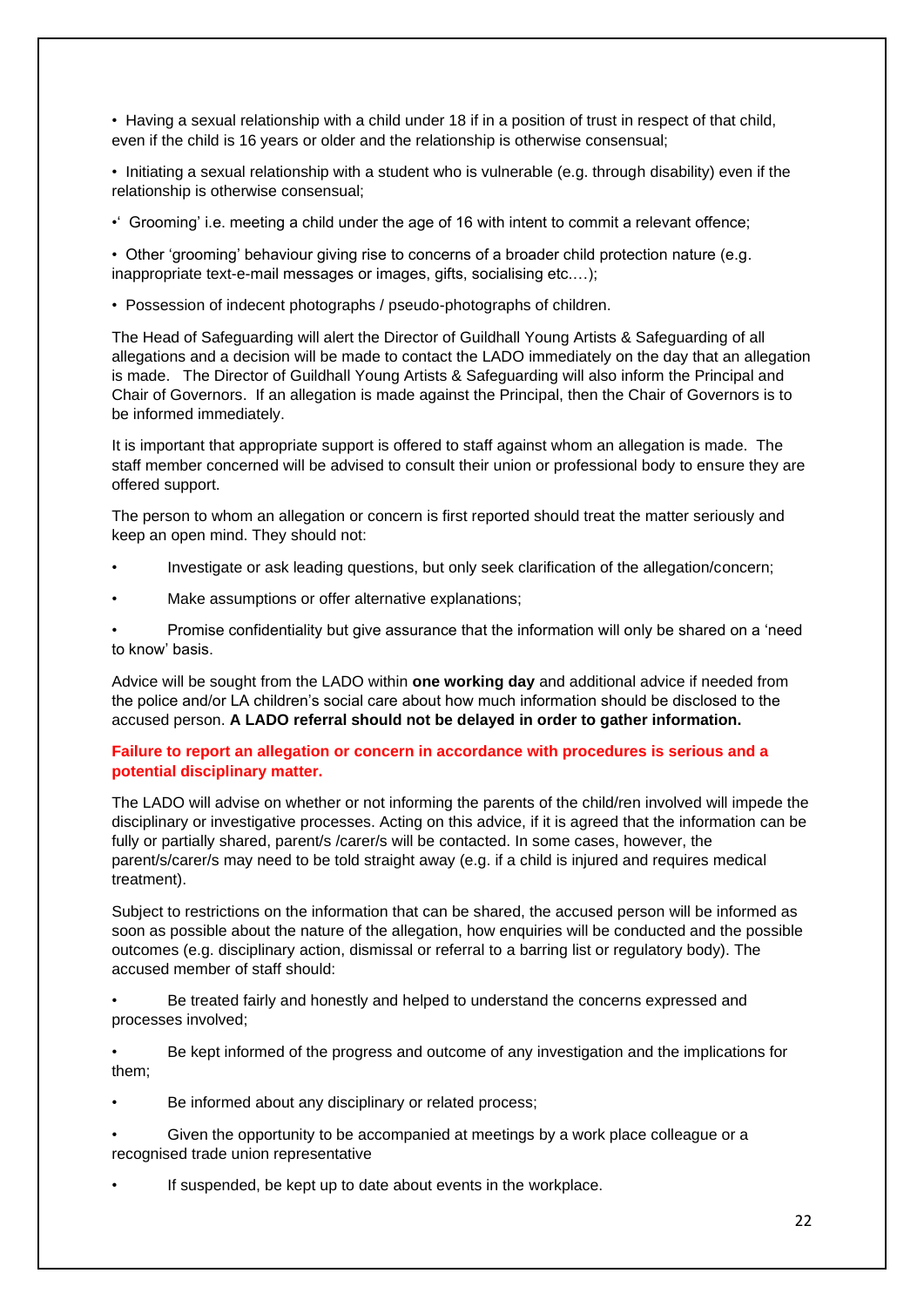Every effort should be made to maintain confidentiality and guard against publicity while an allegation is being investigated and considered. Apart from keeping the child, parents/carers and accused person (where this would not place the child at further risk) up to date with progress of the case, information should be restricted to those who 'need to know' in order to protect children, facilitate enquiries, manage related disciplinary or suitability processes.

As soon as possible after an allegation has been received, the accused member of staff should be advised to contact their union or professional association. Human resources should be consulted at the earliest opportunity in order that appropriate support can be provided via the organisation's occupational health or employee welfare arrangements.

#### **Suspension will be considered in any case where:**

- There is cause to suspect a child or vulnerable adult is at risk of significant harm; or
- The allegation warrants investigation by police; or
- The allegation is so serious that it might be grounds for dismissal.

• Where there is a possibility that the employee may interfere or attempt to influence the outcome of the investigation

The HoS will liaise closely with the LADO and other agencies during the investigation process and should keep the Director of Guildhall Young Artists, the Principal and Chair of Governors informed of the progress and LADO outcomes.

Only Guildhall School has the power to suspend an accused employee and it cannot be required to do so by Local Authority professionals or police.

If a member of staff believes that a reported allegation or concern is not being dealt with appropriately by the School, they should report the matter to the LADO.

It is in everyone's interest for cases to be dealt with expeditiously, fairly and thoroughly and for unnecessary delays to be avoided.

#### **Appendix 6**

# **Leadership and governance information**

The Board of Governors of Guildhall School has overall responsibility for ensuring that there are sufficient measures in place to safeguard all students at risk. Governors will receive a copy of this policy and training in safeguarding.

Guildhall School adheres to the principles of all relevant legislation and works in partnership with various agencies involved with child protection. Two suitably qualified Lead Safeguarding Governors have been nominated with overall oversight responsibility for students at risk and other safeguarding matters.

The Director of Guildhall Young Artists and Safeguarding will submit an annual report to the Board of Governors on safeguarding. This report will provide the Board with monitoring information to enable the Board to consider whether the School's safeguarding duties are effectively discharged. This report will include information in respect of staff training; anonymous case details and safeguarding quality assurance processes.

The Head of Safeguarding provides a bi-weekly Safeguarding Report to the Director of Guildhall Young Artists which is then presented to the Senior Management Team. This ensures transparency through case updates and risk assessments. The Head of Safeguarding is furthermore responsible for liaising with the other safeguarding contacts within Guildhall School, the relevant Local Authority Designated Officers and welfare agencies as appropriate in relation to: policy and practice, ongoing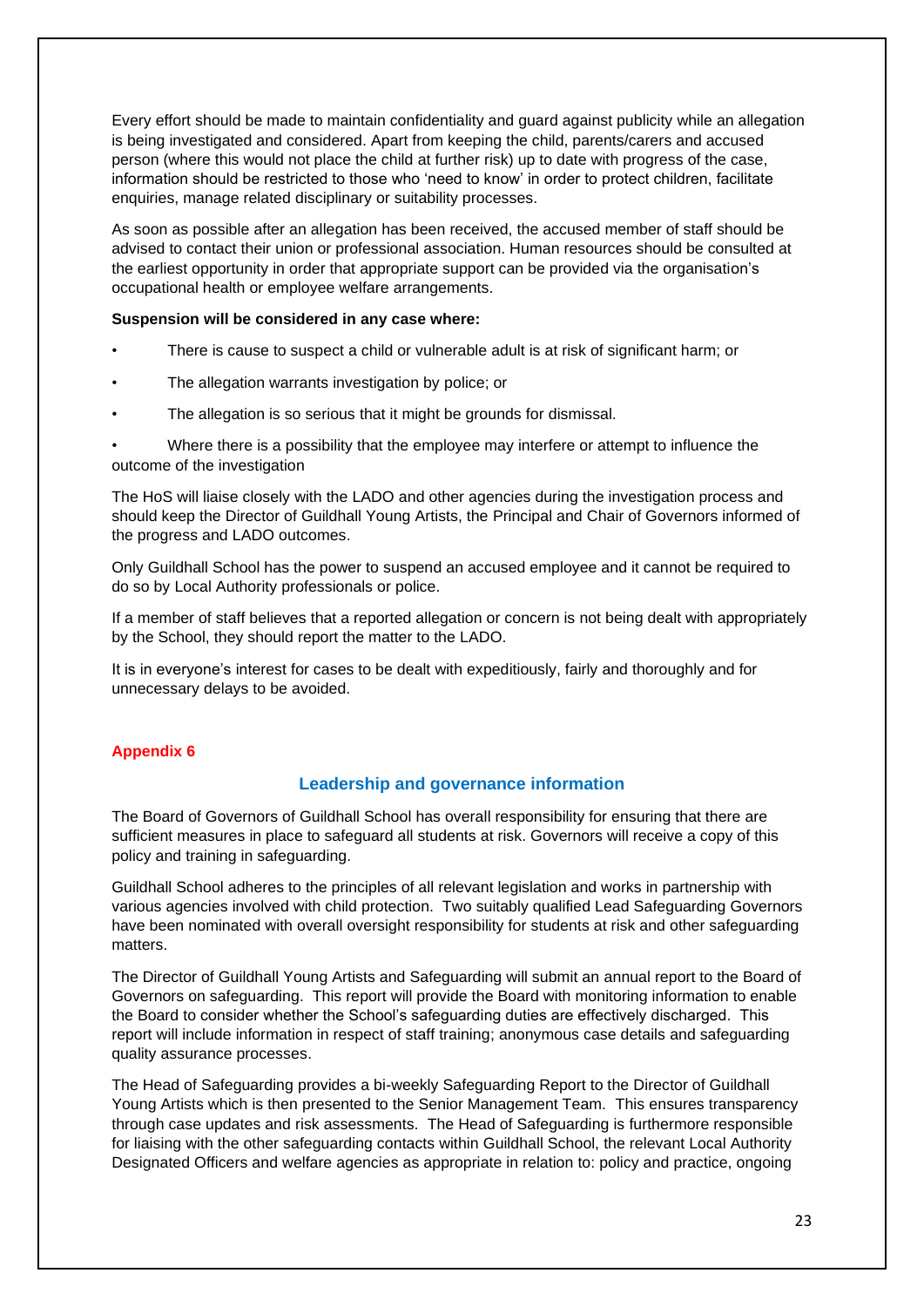training, record keeping and providing this data to inform the Director of Guildhall Young Artists and Safeguarding's annual reporting to the Board.

All members of the Guildhall School Board of Governors will undergo suitable DBS checks.

# **Appendix 7**

# **Contractors and additional student information**

All staff or contractors who regularly come into contact with children and/or adults at risk, including contracted support staff such as cleaners and caterers will be required to have an appropriate DBS check.

Contractors must be appropriately supervised while on site. The supervision of contractors is the responsibility of the department employing them.

It is recognised that it is not possible to subject visitors to Disclosure and Barring Service checks, and therefore all visitors must be appropriately supervised by Guildhall School staff at all times. Visitors must never be left alone with under 18 year old students.

#### **Students working in professional contexts**

The Guildhall School will ensure that all senior School students who will work unsupervised with children or adults at risk as part of their programme of studies will complete a disclosure application form and undergo a Disclosure and Barring Service Disclosure (see also the School's "Admission of Students and Criminal Conviction Policy"). The cost of the DBS disclosure for students will be paid for by the School, through the Registry Department.

The School will ensure that all students have the opportunity to achieve the award for which they have registered, regardless of the outcome of the DBS disclosure, by making alternative study pathways available.

Before a student is sent to a work placement where there are children or adults at risk, they will be provided with a briefing by their course tutor(s) and a copy of this policy.

#### **One-to-one / Individual Teaching off campus**

It is recognised that, occasionally, Music Professors contracted by the Senior School of the Guildhall School of Music & Drama, and where permitted by their department\* will teach 1-1 lessons off campus in their own home/studio.

It is noted that this is a limited and occasional practice.

Students should be made aware – in advance and preferably at the consultation lesson stage – if the professor may fall into the above category.

As no reimbursement is given to students for travel to professors' homes for 1-1 lessons, students should take this into consideration if they wish to study with a professor who may – at times – teach at home or when accepting or arranging lessons which will take place off campus. Under no circumstances would students be expected to change teacher, should their teacher conduct some classes off site.

All Professors, whether occasionally teaching at home or not, will have completed the online Safeguarding Young People (or other relevant safeguarding) training

It is noted that any student attending a 1-1 lesson in premises off the School campus will be over the age of 18 and that no student who has gained non-standard entry to the School via the "Under 18 Admissions Policy" will receive 1-1 lessons off campus unless special arrangements are put in place.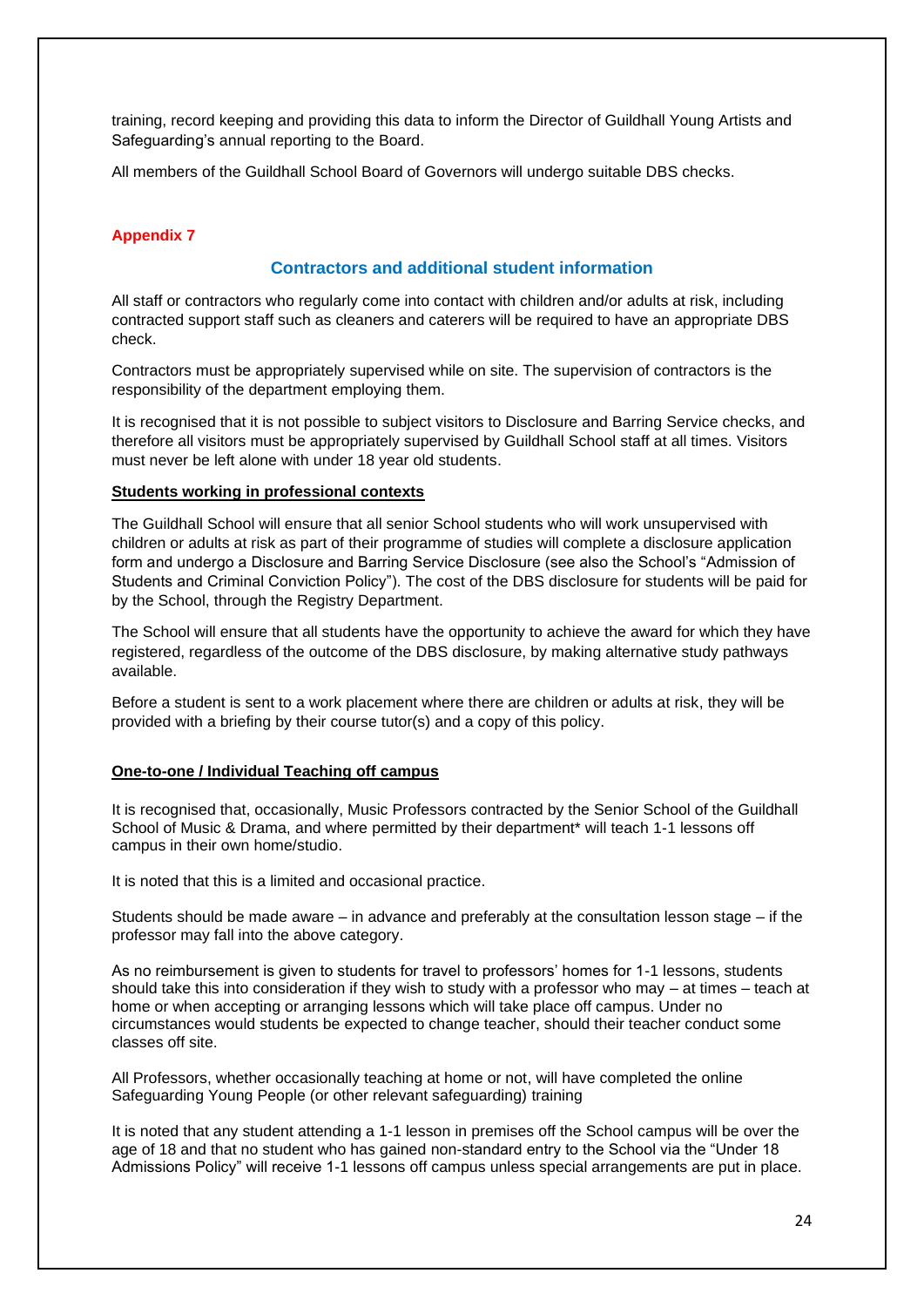The Chamberlain's Department has confirmed that any professor carrying out School contracted work off Campus is covered by the School's Public and Employers Liability Insurance: "If the tutors are CoL/GSMD/Barbican employees rather than contractors, then our Public and Employers Liability policy covers lessons taking place at the tutors home, if the lessons are given during the course of the tutors employment, not if they are private lessons for which the tutor charges a separate fee"

A generic Risk assessment will be in place on the City Risk Assessment Register

\*please note that some department do not permit teaching off Campus. Departments, where occasional teaching from home is permitted, will take issues of practicability (e.g distance of travel) into account when approving this practice.

# **Appendix 8**

# **Recommendations to staff / volunteers working with Guildhall School students**

# **Staff (and students) shall:**

- Act in a professional manner at all times.
- Dress appropriately at all times, showing respect for pupils and members of the community;
- Be vigilant Maintain an attitude of "it could happen here".
- Ensure they have read and understand the current Guildhall School Safeguarding Policy.

# **General Safe conduct:**

- Never share confidential or sensitive information about a child or their family unless within a safeguarding context to the designated safeguarding leads.
- Do not take photos / videos of children: This can't be done without the expressed consent from parents as per the Photo Permission Forms Guildhall School uses. Sharing photos and videos of students on your personal phone and/or online social media platforms is not allowed.
- Do not make suggestive or inappropriate remarks to or about a student, even in fun, as this could be misinterpreted. Inappropriate remarks include innuendo, swearing, and discussing their or your own intimate relationships.
- Communication with students: If you email under 18 year old students make sure to always copy their parent into ALL emails. You are only permitted to send emails to students via your professional, staff email address – never use your private, personal email address.
- Communication with students via text messages / personal phone or video calls or any social media platform (Whatsapp / Snapchat / Twitter, Facebook etc) is not permitted. Video calls are only allowed via the approved apps used by Guildhall School and for the purposes of Guildhall School teaching.
- Do not engage in behaviour which could be construed as 'grooming' a student (for example giving a student money, presents, favours)
- It is not unusual for pupils or, sometimes, their parents to develop infatuations or "crushes" on staff. Staff must not keep this a secret. All such situations must be responded to sensitively to maintain the dignity of those concerned and any indications that this might be happening has to be reported to the Head of Safeguarding immediately.
- It is not permissible to take children alone in a car on journeys, however short.

# **Safeguarding recommendations for managing Student Disclosures:**

- Always have a vigilant attitude of 'it could happen here' where safeguarding is concerned.
- When a disclosure is made to you stay calm, listen carefully and take the information provided by a student seriously. It is important not to deter students from making a disclosure of abuse through fear of not being believed.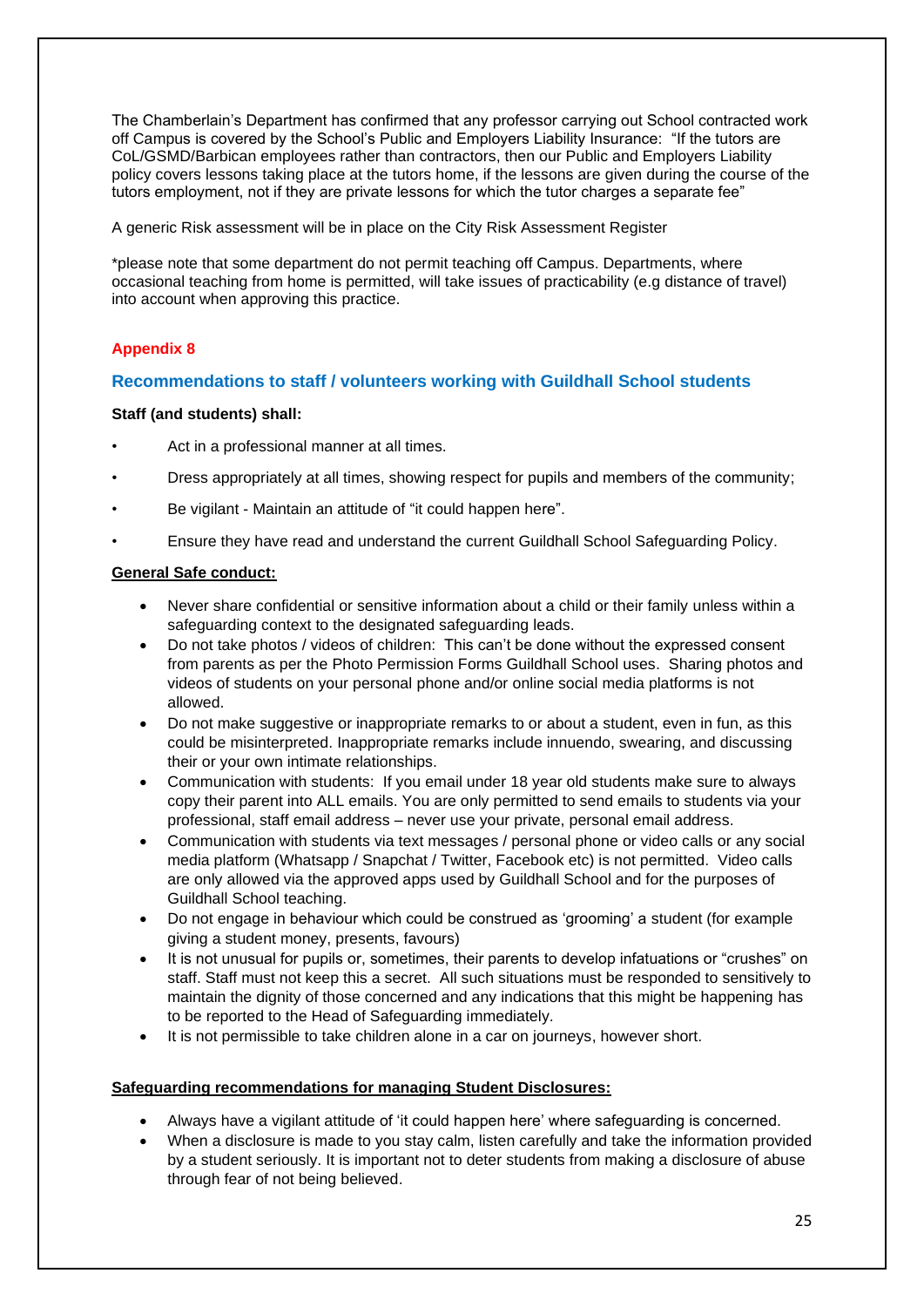- Never promise to keep a disclosure of abuse a secret but explain why and to whom you would need to share the information with.
- Ask open questions only (Who? When? Where? How? What happened?) avoiding questions that can only suggest a particular answer.
- Please always reassure any student that they have done the right thing to disclose a concern. Explain what you will do next and how you will keep them informed of the progress of actions.
- Always remember that those who abuse children can be of any age (even other children), gender, ethnic background or class, and it is important not to allow personal preconceptions about people to prevent appropriate action taking place.

### **Safeguarding recommendations to reduce the risk of allegations against staff**

- All adults who work with children are potentially at risk from accusations of abuse or inappropriate behaviour. Therefore, all staff are advised to exercise common-sense and caution to ensure as far as possible that their behaviour is never open to misinterpretation.
- Guildhall School does not wish for general positive aspects of student life to be replaced by excessive formality, or for there to be a climate of suspicion and distrust, but it is essential that a proper professional distance is maintained between staff and students.
- **Some top tips to staff:** If you are alone with a student in a room, ensure there is no obstruction of view into the room. Most rooms at Guildhall and other sites have glass panels in the door or screens outside the room – please ensure these windows remain unobstructed and that the screen outside the door is fully functioning. If not, please report any faults immediately to Facilities.
- If you do need to touch a student as part of the lesson, explain in advance that you are going to do so, why you need to do this and make sure you have the student's permission to proceed.
- Take care when commenting on a student's appearance. A casual remark can also be misinterpreted or misrepresented.
- If you are asked to give a student under 18 extra tuition or a private lesson in their own home, you should consult your Head of Department before agreeing to this.
- Staff should never give alcoholic drinks to under 18 students and should avoid situations in which their presence could be interpreted as permitting or encouraging students to drink.
- Declare any gifts / presents given to you to your Head of Department.
- Please do not be afraid to ask for advice from the Head of Safeguarding or your department's DSL if you are unsure if a situation is safe.
- All Staff must follow the Staff Code of Conduct & City of London Corporation's Social Media policy.
- For staff who has a school email address: please only use your school email address and students' school email addresses when communicating with students by email.

# **Appendix 9**

# **External Events and Speakers procedure and approval process**

The Guildhall School of Music and Drama does not generally host "external speaker" type events. Therefore, rather than a separate External Speaker Policy, the Maintaining good campus relations in higher education policy exists in order to protect the rights and freedoms of our students, staff and visitors, and to ensure that the institution balances this with its legal requirement to secure freedom of speech. The policy covers all events hosted by the School, the Students' Union and events hosted by third party organisations that take place on our premises. It also highlights Prevent related issues.

Most events present a low level of risk and the majority of external speaker requests will be straightforward and can be handled entirely at a departmental level. However, some may be complex and may require referral for further consideration. The referral process below will only apply in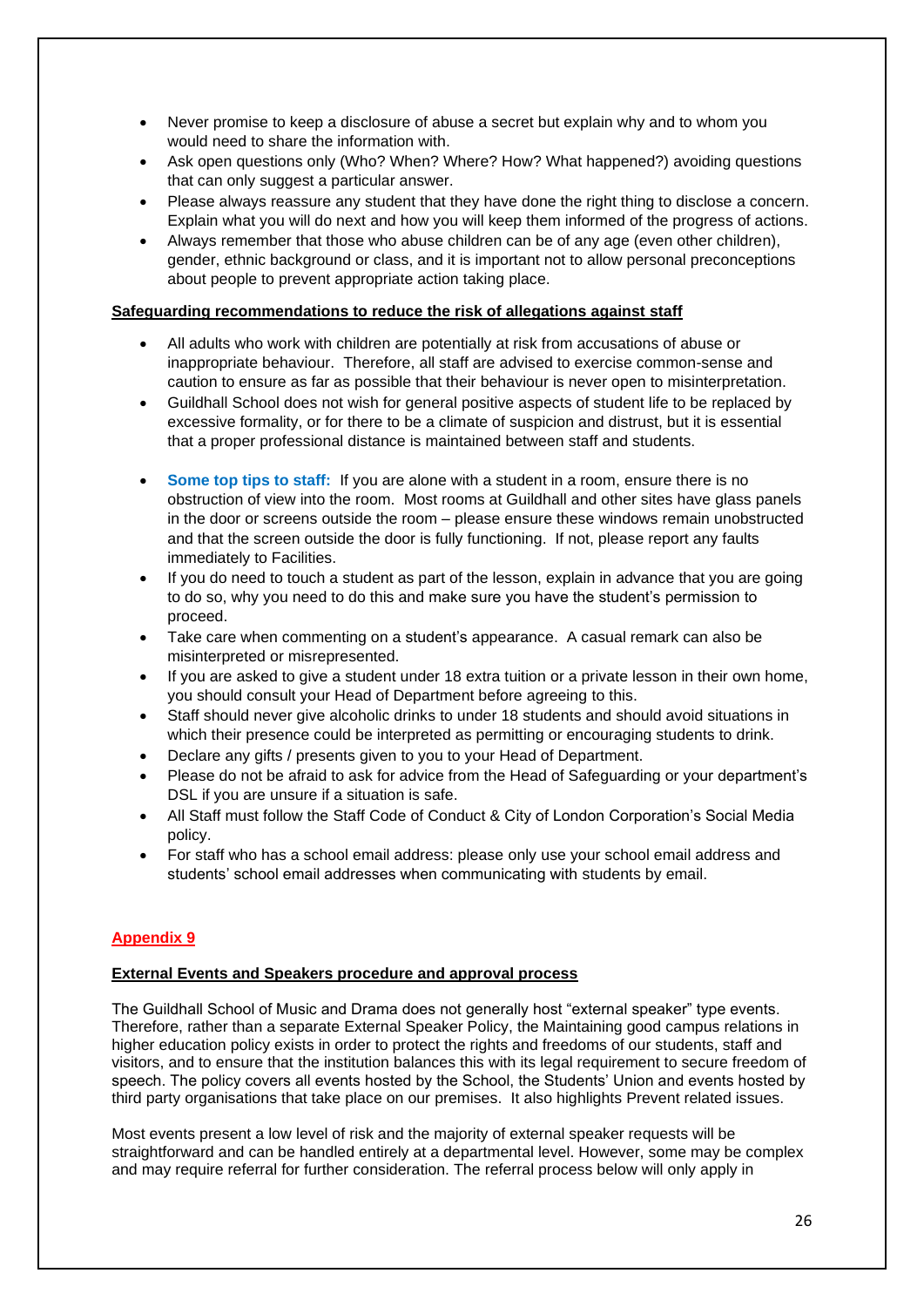exceptional circumstances where events or speakers are deemed to be higher-risk. In order to ensure the effective implementation of the policy across the institution, all events will be overseen by the events committee.

The person organising the event must undertake a first assessment of the proposed external speaker or event and if there are any concerns, escalate the decision about whether to invite that speaker as set out in the process below. Local assessment of proposed external speakers or events will consider the following questions:

- Has the speaker previously been prevented from speaking at Guildhall or another similar establishment or previously been known to express views that may be in breach of the Maintaining good campus relations in higher education policy?
- Does the proposed title or theme of the event present a potential risk that views or opinions expressed by speakers may be in breach of the Maintaining good campus relations in higher education policy?
- Is the proposed speaker or theme likely to attract attendance from individuals or groups that have previously been known to express views that may be in breach of the Maintaining good campus relations in higher education policy?

If the answer to any of the questions is yes or unclear, the event organiser must refer the request to the Events committee

Due diligence might include an internet search, review of social media, discussions with institutions who have hosted similar events to see if there were any issues of concern or liaison with local police. Mitigating action could include allowing the event to go ahead with restrictions to reduce risk including observation of the event, restrictions the materials to be distributed at the event, the inclusion of opportunities to debate the opposing view or additional security.

Ideally an event or speaker proposal would be submitted in good time to allow further discussion by the committees. In an emergency a referral can be made directly to the Principal.

Failure by a member of staff or student to comply with this policy will be treated very seriously and may be subject to formal action under the normal disciplinary processes for staff and students.